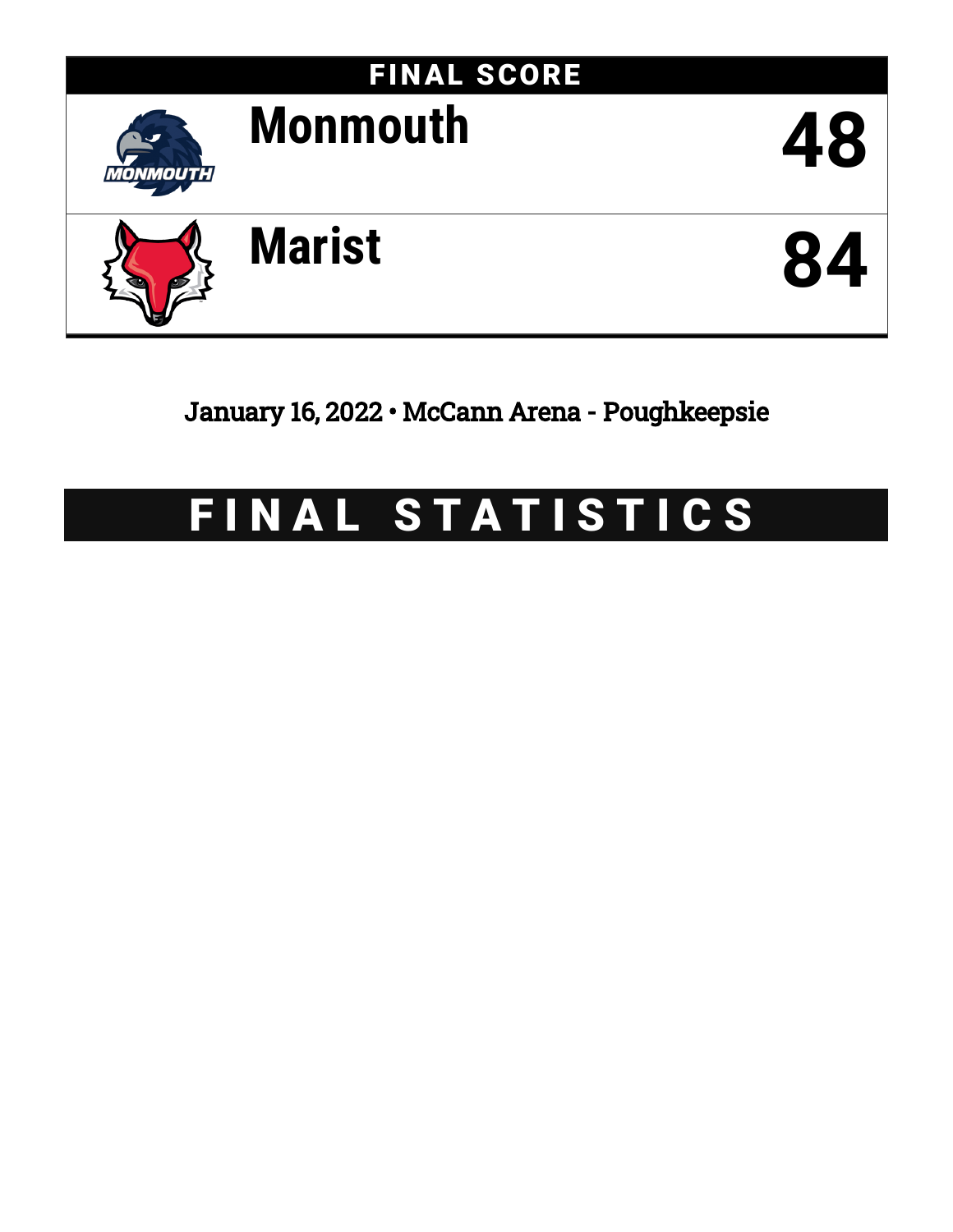### **Official Box Score Monmouth vs Marist Game Totals -- Final Statistics January 16, 2022 at McCann Arena - Poughkeepsie**



## **Monmouth 48**

| No. | Player                  | S  | Pts      | FG       | 3FG      | FT        | 0R                   | <b>DR</b>      | TR             | PF            | A            | TO       | <b>BIK</b>   | Stl          | Min   | $+/-$ |
|-----|-------------------------|----|----------|----------|----------|-----------|----------------------|----------------|----------------|---------------|--------------|----------|--------------|--------------|-------|-------|
| 04  | <b>MILLER, WALKER</b>   | F. | 5        | $2-6$    | $0 - 1$  | $1 - 1$   | 0                    | 0              | 0              | 3             | $\mathbf{0}$ | 2        |              | $\Omega$     | 14    | $-18$ |
| 05  | PAPAS, GEORGE           | G  | 5        | $2 - 8$  | $1 - 6$  | $0-0$     | $\mathbf{1}$         | 4              | 5              | 5.            | $\mathbf{0}$ |          | 0            | 1            | 19    | $-21$ |
| 13  | <b>MCCLARY, MARCUS</b>  | G  | 4        | $2 - 5$  | $0 - 0$  | $0-0$     | 1                    | 3              | 4              | 0             | 2            | 2        | 0            | 0            | 22    | $-36$ |
| 21  | <b>RUTTY, NIKKEI</b>    | F. | 5        | $1 - 1$  | $0 - 0$  | $3 - 5$   | 1                    | 2              | 3              | $\mathcal{P}$ |              |          | $\Omega$     | 0            | 25    | $-32$ |
| 33  | <b>REYNOLDS, SHAVAR</b> | G  | 10       | $3 - 11$ | $0 - 5$  | $4 - 4$   | 1                    | 2              | 3              | 3             |              | 1        | $\Omega$     | $\Omega$     | 28    | -31   |
| 00  | <b>FOSTER, MYLES</b>    | F  | $\Omega$ | $0 - 5$  | $0 - 0$  | $0 - 1$   | 2                    | 2              | 4              |               |              |          | $\mathbf{0}$ | $\mathbf{0}$ | 17    | $-7$  |
| 11  | DELMORAL, MATEO         | G  | $\Omega$ | $0 - 0$  | $0 - 0$  | $0-0$     | $\mathbf{0}$         | 0              | $\mathbf{0}$   | $\Omega$      | 0            | 0        | $\Omega$     | $\mathbf 0$  | 1     | 1     |
| 14  | <b>HOLMSTROM, JACK</b>  | G  |          | $0 - 1$  | $0 - 1$  | $1 - 2$   | 0                    | $\overline{2}$ | $\overline{2}$ | 0             | 0            |          | $\mathbf{0}$ | $\mathbf{0}$ | 11    | 3     |
| 20  | ALLEN, TAHRON           | G  | 2        | $1 - 6$  | 0-1      | $0-0$     | 0                    | 3              | 3              | 5             | 0            | 2        | 0            | 0            | 18    | $-25$ |
| 24  | <b>RUTH, MYLES</b>      | G  | 11       | $4-6$    | $1 - 2$  | $2 - 2$   | $\Omega$             | $\mathbf{0}$   | $\Omega$       | $\mathcal{P}$ | $\Omega$     | $\Omega$ | $\Omega$     | 1            | 12    | $-7$  |
| 25  | CHAPUT, SAMUEL          | G  | 2        | $1 - 5$  | $0 - 3$  | $0-0$     | 2                    | 2              | 4              | 2             | 0            | 2        | 0            | $\Omega$     | 16    | $-11$ |
| 32  | SPENCE, JAKARI          | G  | $\Omega$ | $0 - 1$  | $0 - 1$  | $0 - 0$   | $\Omega$             | $\mathbf{0}$   | $\Omega$       | $\Omega$      | 0            | $\Omega$ | $\Omega$     | $\Omega$     | 1     | 1     |
| 35  | <b>VUGA, KLEMEN</b>     | F  | 3        | $0 - 1$  | $0 - 0$  | $3-5$     | $\blacktriangleleft$ | 1              | $\overline{2}$ | 1             | $\Omega$     |          |              | $\Omega$     | 14    | 3     |
|     | <b>TEAM</b>             |    |          |          |          |           | 4                    | 0              | 4              | 0             |              | 0        |              |              |       |       |
|     | <b>TOTALS</b>           |    |          | 48 16-56 | $2 - 20$ | $14 - 20$ | 13                   | 21             | 34             | 24            | 5            | 14       | $\mathbf{2}$ |              | 2 200 |       |

| Game                                | 16-56    | 28.6% | $2 - 20$ | $10.0\%$ | 14-20    | 70.0% |                                                   |
|-------------------------------------|----------|-------|----------|----------|----------|-------|---------------------------------------------------|
| 2nd Half                            | $8 - 29$ | 28%   | $2 - 10$ | 20%      | $8 - 13$ | 62%   | Largest lead: By 0 at -<br>Technical Fouls: None. |
| 1st Half                            | $8 - 27$ | 30%   | $0 - 10$ | $00\%$   | $6 - 7$  | 86%   | Biggest Run: 10-0                                 |
| <b>Shooting By Period</b><br>Period | FG       | FG%   | 3FG      | 3FG%     | FT       | FT%   | Deadball Rebounds: 2,0<br>Last $FG: 2nd-02:06$    |

# **Marist 84**

| No. | Player                    | S  | Pts      | FG       | 3FG       | FT        | <b>OR</b>    | <b>DR</b> | TR             | PF           | A        | TO       | <b>BIK</b>   | Stl      | Min        | $+/-$ |
|-----|---------------------------|----|----------|----------|-----------|-----------|--------------|-----------|----------------|--------------|----------|----------|--------------|----------|------------|-------|
| 02  | <b>WRIGHT, RICARDO</b>    | G  | 24       | $7 - 10$ | $4 - 5$   | $6 - 8$   |              | 2         | 3              | 3            |          | 0        |              | 0        | 30         | 32    |
| 10  | <b>ITUKA, JAO</b>         | G  | 28       | $7 - 11$ | $2 - 2$   | $12 - 15$ | 0            | 7         | $\overline{7}$ | 3            |          |          | $\mathbf{0}$ | 0        | 25         | 48    |
| 11  | ENOH, VICTOR              | С  | 2        | $1 - 1$  | $0 - 0$   | $0 - 0$   |              | 3         | 4              | 3            | 0        |          |              | 0        | 16         | 26    |
| 13  | <b>HERASME, MATTHEW</b>   | G  | $\Omega$ | $0 - 2$  | $0 - 1$   | $0 - 0$   | $\Omega$     | 3         | 3              | 1            | $\Omega$ | $\Omega$ | $\Omega$     | $\Omega$ | 23         | 28    |
| 25  | CELE, SAMKELO             | F  | 13       | $6 - 10$ | 1-4       | $0 - 0$   | $\mathbf{0}$ | 5         | 5              | 3            | 1        | 2        | $\Omega$     | 1        | 18         | 25    |
| 01  | <b>BELTON, ROLLIN</b>     | С  | 0        | $0 - 1$  | $0 - 0$   | $0 - 0$   | $\mathbf{0}$ | $\Omega$  | $\mathbf{0}$   |              | 0        |          | $\mathbf{0}$ | 0        | 7          | $-2$  |
| 15  | JONES, JORDAN             | С  | 4        | $1 - 4$  | $0 - 0$   | $2 - 2$   | 3            | 0         | 3              | $\Omega$     | 1        | 0        |              | 1        | 18         | 12    |
| 20  | <b>ECHOLS, TERRENCE</b>   | G  | $\Omega$ | $0 - 1$  | $0 - 1$   | $0 - 0$   | $\Omega$     | $\Omega$  | $\Omega$       | $\Omega$     | 0        |          | 0            | $\Omega$ | 3          | $-6$  |
| 21  | SAINT-FURCY, TYLER        | G  | 0        | $0 - 1$  | $0 - 0$   | $0 - 0$   | 1            | 0         | 1.             | 0            | 0        | 0        | 0            | 0        | 8          | -4    |
| 22  | <b>HARRIS, NOAH</b>       | G  | 3        | $1 - 8$  | $1 - 6$   | $0 - 0$   | $\Omega$     | 5         | 5.             | 1.           | 2        | 1        | $\Omega$     | 1        | 26         | 6     |
| 23  | COOLEY, JAVON             | F  | 10       | $3 - 3$  | $2 - 2$   | $2 - 2$   | 0            | 2         | $\overline{2}$ | 0            | 0        | 0        | 0            |          | 18         | 18    |
| 24  | <b>BELL, BRADEN</b>       | F  | $\Omega$ | $0 - 2$  | $0 - 2$   | $0 - 0$   | $\mathbf{0}$ | 2         | $\overline{2}$ | 3            |          |          | $\mathbf{0}$ | 0        | 9          | $-2$  |
| 50  | <b>BUTTICELLI, THOMAS</b> | F. | 0        | $0 - 0$  | $0 - 0$   | $0 - 0$   | $\Omega$     | $\Omega$  | $\Omega$       | 0            | 0        | 0        | 0            | 0        | 1          | $-1$  |
|     | <b>TEAM</b>               |    |          |          |           |           | 2            | 1         | 3              | $\mathbf{0}$ |          | 3        |              |          |            |       |
|     | <b>TOTALS</b>             |    |          | 84 26-54 | $10 - 23$ | $22 - 27$ | 8            | 30        | 38             | 18           | 7        | 11       | 3            | 4        | <b>200</b> |       |

| Game                                | $26 - 54$ | 48.1% | $10 - 23$ | 43.5% | $22 - 27$ | 81.5% |
|-------------------------------------|-----------|-------|-----------|-------|-----------|-------|
| 2nd Half                            | $8 - 23$  | 35%   | $2 - 8$   | 25%   | $20 - 23$ | 87%   |
| 1st Half                            | 18-31     | 58%   | $8 - 15$  | 53%   | $2 - 4$   | 50%   |
| <b>Shooting By Period</b><br>Period | FG        | FG%   | 3FG       | 3FG%  | FТ        | FT%   |

*Deadball Rebounds:* 4,1 *Last FG:* 2nd-04:35 *Biggest Run:* 15-0 *Largest lead:* By 46 at 2nd-04:09 *Technical Fouls:* None.

| Game Notes:                                         | <b>Score</b>                         | 1st | 2 <sub>nd</sub> | тот | <b>Points</b> | <b>MON</b> | <b>MAR</b> |
|-----------------------------------------------------|--------------------------------------|-----|-----------------|-----|---------------|------------|------------|
| Officials: Clarence Armstrong, Mike McCloskey, Evon | <b>MON</b>                           | 22  | 26              | 48  | In the Paint  | 18         | 24         |
| <b>Burroughs</b><br>Attendance: 784                 | <b>MAR</b>                           | 46  | 38              | 84  | Off Turns     |            | 16         |
|                                                     |                                      |     |                 |     | 2nd Chance    |            |            |
| Start Time: 02:01 PM ET<br>$End$ Time: 04:00 DM CT  | MON led for 0:00. MAR led for 39:12. |     |                 |     | Fast Break    |            |            |

End Time: **04:00 PM ET** Game Duration: **1:58** Conference Game;

**MON led for 0:00. MAR led for 39:12. Game was tied for 0:48.** Times tied: **0** Lead Changes: **0**

| .                 | .              | .              |
|-------------------|----------------|----------------|
| In the Paint      | 18             | 24             |
| Off Turns         | 11             | 16             |
| 2nd Chance        |                | 5              |
| <b>Fast Break</b> |                | 5              |
| Bench             | 19             | 17             |
| Per Poss          | 0.716<br>23/67 | 1.235<br>36/68 |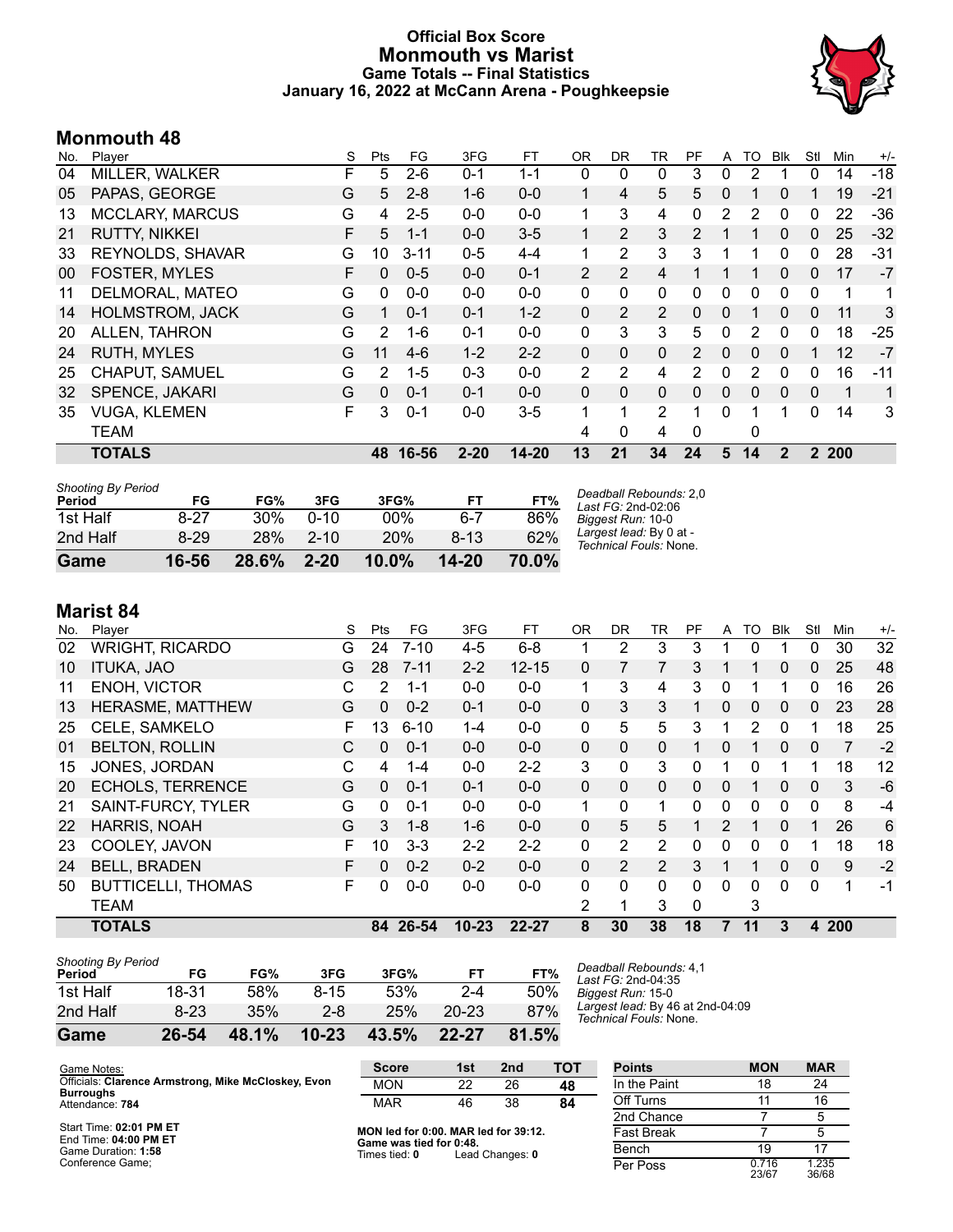### **Official Box Score Monmouth vs Marist First Half Statistics Only January 16, 2022 at McCann Arena - Poughkeepsie**



# **Monmouth 22**

| No. | Player                  | S | <b>Pts</b>        | FG       | 3FG      | <b>FT</b> | <b>OR</b>    | <b>DR</b>    | <b>TR</b>    | PF             | A | TO       | <b>Blk</b> | Stl          | <b>Min</b> | $+/-$ |
|-----|-------------------------|---|-------------------|----------|----------|-----------|--------------|--------------|--------------|----------------|---|----------|------------|--------------|------------|-------|
| 04  | MILLER, WALKER          | F | 5                 | $2 - 5$  | $0 - 1$  | $1 - 1$   | 0            | 0            | 0            | 2              | 0 |          |            | 0            | 8          | $-4$  |
| 05  | PAPAS, GEORGE           | G | $\overline{2}$    | $1 - 6$  | $0 - 4$  | $0 - 0$   | $\mathbf{1}$ | 3            | 4            | 0              | 0 |          | 0          | 1            | 15         | $-16$ |
| 13  | <b>MCCLARY, MARCUS</b>  | G | $\overline{2}$    | $1 - 2$  | $0-0$    | $0 - 0$   | 0            | 3            | 3            | 0              | 2 | 2        | 0          | 0            | 15         | $-19$ |
| 21  | <b>RUTTY, NIKKEI</b>    | F | 5                 | $1 - 1$  | $0 - 0$  | $3-4$     | $\mathbf{1}$ | 2            | 3            | $\overline{2}$ |   | 1        | $\Omega$   | $\mathbf{0}$ | 19         | $-24$ |
| 33  | <b>REYNOLDS, SHAVAR</b> | G | 6                 | $2-6$    | $0 - 3$  | $2 - 2$   | 1            | 1            | 2            | 1              | 0 |          | 0          | 0            | 19         | -24   |
| 00  | <b>FOSTER, MYLES</b>    | F | $\Omega$          | $0 - 2$  | $0 - 0$  | $0 - 0$   | 0            | 1            | 1            | $\Omega$       | 0 |          | $\Omega$   | $\Omega$     | 8          | -8    |
| 11  | DELMORAL, MATEO         | G | 0                 | $0 - 0$  | $0 - 0$  | $0-0$     | 0            | $\mathbf{0}$ | $\mathbf{0}$ | 0              | 0 | 0        | 0          | 0            | 0          | 0     |
| 14  | <b>HOLMSTROM, JACK</b>  | G | $\Omega$          | $0 - 0$  | $0 - 0$  | $0 - 0$   | $\Omega$     | $\Omega$     | $\mathbf{0}$ | $\Omega$       | 0 | $\Omega$ | $\Omega$   | $\Omega$     | $\Omega$   | 0     |
| 20  | ALLEN, TAHRON           | G | 0                 | $0 - 1$  | $0 - 0$  | $0-0$     | 0            | 1            | 1            | 1              | 0 | 1        | 0          | 0            | 6          | $-12$ |
| 24  | <b>RUTH, MYLES</b>      | G | 2                 | $1 - 3$  | $0 - 1$  | $0 - 0$   | 0            | $\mathbf{0}$ | $\mathbf{0}$ | 2              | 0 | 0        | 0          | $\Omega$     | 5          | -8    |
| 25  | CHAPUT, SAMUEL          | G | 0                 | $0 - 1$  | $0 - 1$  | $0 - 0$   | $\mathbf 1$  | 1            | 2            | 2              | 0 | 1        | 0          | 0            | 6          | $-5$  |
| 32  | SPENCE, JAKARI          | G | $\Omega$          | $0 - 0$  | $0 - 0$  | $0 - 0$   | 0            | $\mathbf{0}$ | $\Omega$     | 0              | 0 | $\Omega$ | $\Omega$   | $\Omega$     | $\Omega$   | 0     |
| 35  | <b>VUGA, KLEMEN</b>     | F | $\Omega$          | $0 - 0$  | $0 - 0$  | $0-0$     | 0            | $\mathbf{0}$ | $\mathbf{0}$ | 0              | 0 | 0        | $\Omega$   | 0            | 0          | 0     |
|     | <b>TEAM</b>             |   |                   |          |          |           |              | $\mathbf{0}$ | 1            | $\Omega$       |   | 0        |            |              |            |       |
|     | <b>TOTALS</b>           |   | $22 \overline{ }$ | $8 - 27$ | $0 - 10$ | $6 - 7$   | 5            | 12           | 17           | 10             | 3 | 9        |            | 1            | 100        |       |

| <b>Shooting By Period</b><br>Period | FG    | FG%   | 3FG      | 3FG%     |           | FT%   | Deadball Rebounds: 2,0<br>Last FG Half: MON 2nd-02:06 |
|-------------------------------------|-------|-------|----------|----------|-----------|-------|-------------------------------------------------------|
| 1st Half                            | 8-27  | 30%   | $0 - 10$ | $00\%$   | $6 - 7$   | 86%   |                                                       |
| Game                                | 16-56 | 28.6% | $2 - 20$ | $10.0\%$ | $14 - 20$ | 70 0% |                                                       |

# **Marist 46**

| No. | Player                    | S | Pts      | FG.      | 3FG      | <b>FT</b> | OR.          | <b>DR</b>      | TR           | <b>PF</b>     | A            | TO           | <b>Blk</b>   | Stl          | Min          | $+/-$          |
|-----|---------------------------|---|----------|----------|----------|-----------|--------------|----------------|--------------|---------------|--------------|--------------|--------------|--------------|--------------|----------------|
| 02  | <b>WRIGHT, RICARDO</b>    | G | 18       | 7-8      | $4 - 5$  | $0 - 0$   | 0            | 2              | 2            | $\Omega$      | 0            | 0            |              | $\Omega$     | 16           | 21             |
| 10  | <b>ITUKA, JAO</b>         | G | 11       | $4-6$    | $1 - 1$  | $2 - 4$   | 0            | 3              | 3            |               | 0            | 1            | 0            | $\Omega$     | 14           | 22             |
| 11  | <b>ENOH, VICTOR</b>       | С | 0        | $0-0$    | $0 - 0$  | $0 - 0$   |              | 2              | 3            | 2             | 0            | 0            |              | 0            | 7            | $\overline{7}$ |
| 13  | <b>HERASME, MATTHEW</b>   | G | 0        | $0 - 1$  | $0 - 1$  | $0 - 0$   | $\mathbf{0}$ | $\overline{2}$ | 2            | $\Omega$      | $\mathbf{0}$ | $\mathbf{0}$ | $\mathbf{0}$ | $\Omega$     | 13           | 15             |
| 25  | CELE, SAMKELO             | F | 11       | $5-8$    | $1 - 3$  | $0 - 0$   | 0            | 3              | 3            | 2             |              | 0            | 0            |              | 12           | 14             |
| 01  | <b>BELTON, ROLLIN</b>     | C | 0        | $0 - 0$  | $0 - 0$  | $0 - 0$   | $\mathbf{0}$ | $\mathbf 0$    | $\mathbf{0}$ | $\Omega$      | 0            | 0            | 0            | $\mathbf{0}$ | 3            | 6              |
| 15  | JONES, JORDAN             | С | 0        | $0 - 2$  | $0 - 0$  | $0 - 0$   | $\mathbf{0}$ | $\mathbf{0}$   | $\mathbf{0}$ | $\Omega$      |              | 0            | 0            |              | 10           | 11             |
| 20  | <b>ECHOLS, TERRENCE</b>   | G | 0        | $0 - 0$  | $0 - 0$  | $0 - 0$   | $\Omega$     | $\Omega$       | $\mathbf{0}$ | $\Omega$      | 0            | $\Omega$     | $\Omega$     | $\Omega$     | $\Omega$     | $\mathbf 0$    |
| 21  | SAINT-FURCY, TYLER        | G | 0        | $0 - 1$  | $0 - 0$  | $0 - 0$   | $\mathbf{0}$ | $\mathbf{0}$   | $\mathbf{0}$ | $\mathbf{0}$  | 0            | 0            | $\mathbf{0}$ | $\mathbf{0}$ | 3            | 2              |
| 22  | HARRIS, NOAH              | G | 3        | $1 - 3$  | $1 - 3$  | $0 - 0$   | $\Omega$     | $\Omega$       | $\mathbf{0}$ | $\Omega$      | $\Omega$     | 1            | $\Omega$     | $\Omega$     | 11           | 5              |
| 23  | COOLEY, JAVON             | F | 3        | 1-1      | $1 - 1$  | $0 - 0$   | 0            | 1              | 1            | 0             | 0            | 0            | 0            | $\Omega$     | 7            | 9              |
| 24  | <b>BELL, BRADEN</b>       | F | $\Omega$ | $0 - 1$  | $0 - 1$  | $0 - 0$   | $\mathbf{0}$ | 2              | 2            | $\mathcal{P}$ |              | 1            | $\Omega$     | $\mathbf{0}$ | 5            | 8              |
| 50  | <b>BUTTICELLI, THOMAS</b> | F | 0        | $0-0$    | $0 - 0$  | $0 - 0$   | 0            | $\Omega$       | $\Omega$     | $\Omega$      | $\Omega$     | 0            | 0            | $\Omega$     | $\mathbf{0}$ | $\mathbf{0}$   |
|     | <b>TEAM</b>               |   |          |          |          |           | 0            | 0              | $\Omega$     | $\Omega$      |              | 1            |              |              |              |                |
|     | <b>TOTALS</b>             |   |          | 46 18-31 | $8 - 15$ | $2 - 4$   |              | 15             | 16           |               | 3            | 4            | $\mathbf{2}$ | $\mathbf{2}$ | 100          |                |

| <b>Shooting By Period</b> |       |       |           |       |           |       |
|---------------------------|-------|-------|-----------|-------|-----------|-------|
| Period                    | FG    | FG%   | 3FG       | 3FG%  | FT        | FT%   |
| 1st Half                  | 18-31 | 58%   | $8 - 15$  | 53%   | $2 - 4$   | 50%   |
| Game                      | 26-54 | 48.1% | $10 - 23$ | 43.5% | $22 - 27$ | 81.5% |

*Deadball Rebounds:* 4,1 *Last FG Half:* MAR 2nd-04:35

| Game Notes:                                         | <b>Score</b> | 1st | 2 <sub>nd</sub> | <b>TOT</b> | <b>Points (This Period)</b> | <b>MON</b>     | <b>MAR</b>     |
|-----------------------------------------------------|--------------|-----|-----------------|------------|-----------------------------|----------------|----------------|
| Officials: Clarence Armstrong, Mike McCloskey, Evon | <b>MON</b>   | 22  | 26              | 48         | In the Paint                |                | 14             |
| <b>Burroughs</b><br>Attendance: 784                 | <b>MAR</b>   | 46  | 38              | 84         | Off Turns                   |                | 12             |
|                                                     |              |     |                 |            | 2nd Chance                  |                |                |
| Start Time: 02:01 PM ET<br>End Time: 04:00 PM ET    |              |     |                 |            | <b>Fast Break</b>           |                |                |
| Game Duration: 1:58                                 |              |     |                 |            | Bench                       |                |                |
| Conference Game:                                    |              |     |                 |            | Per Poss                    | 0.647<br>11/34 | 1.278<br>19/36 |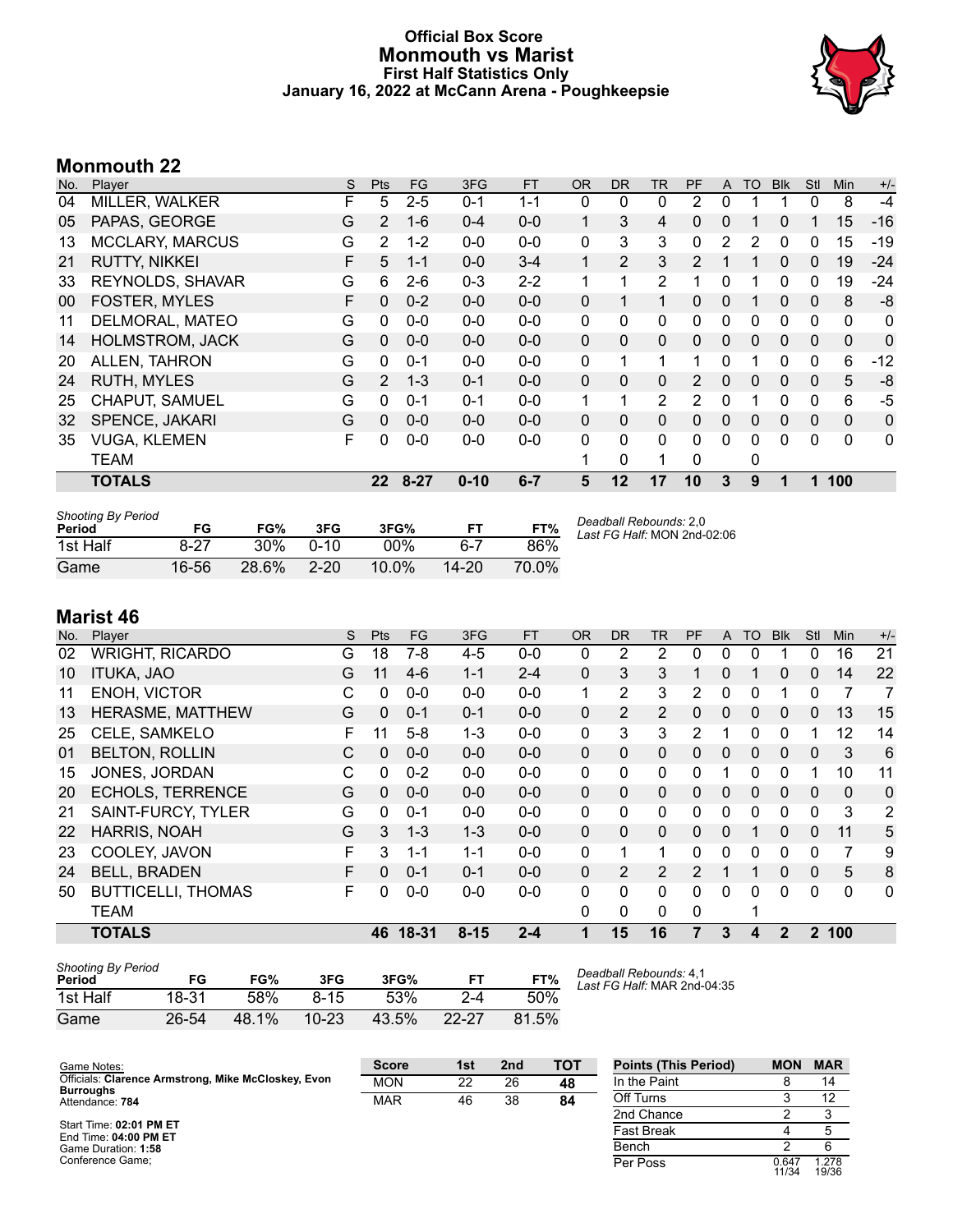#### **Official Play-By-Play Monmouth vs Marist First Half January 16, 2022 at McCann Arena - Poughkeepsie**



#### **Period 1**

<mark>Starters:</mark><br>Monmouth: 4 MILLER,WALKER (F); 5 PAPAS,GEORGE (G); 13 MCCLARY,MARCUS (G); 21 RUTTY,NIKKEI (F); 33 REYNOLDS,SHAVAR (G);<br>Marist: 2 WRIGHT,RICARDO (G); 10 ITUKA,JAO (G); 11 ENOH,VICTOR (C); 13 HERASME,MATTHEW (G);

| Time           | <b>VISITORS: Monmouth</b>              | <b>Score</b> | <b>Margin</b>  | <b>HOME: Marist</b>                          |
|----------------|----------------------------------------|--------------|----------------|----------------------------------------------|
| 19:43          |                                        |              |                | TURNOVER (TRAVEL) by ITUKA, JAO              |
| 19:31          | FOUL (OFF) by MILLER, WALKER           |              |                |                                              |
| 19:31          | TURNOVER (OFFENSIVE) by MILLER, WALKER |              |                |                                              |
| 19:12          |                                        | $2 - 0$      | H <sub>2</sub> | GOOD! JUMPER by ITUKA, JAO [PNT]             |
| 19:02          | MISSED 3PTR by PAPAS, GEORGE           |              |                |                                              |
| 18:56          | REBOUND (OFF) by RUTTY, NIKKEI         |              |                |                                              |
| 18:53          | MISSED 3PTR by PAPAS, GEORGE           |              |                |                                              |
| 18:50          |                                        |              |                | REBOUND (DEF) by HERASME, MATTHEW            |
| 18:32          |                                        | $5-0$        | H <sub>5</sub> | GOOD! 3PTR by ITUKA, JAO                     |
| 18:12          | GOOD! JUMPER by MILLER, WALKER [PNT]   | $5-2$        | $H_3$          |                                              |
| 17:42          |                                        |              |                | MISSED JUMPER by CELE, SAMKELO               |
| 17:41          |                                        |              |                | REBOUND (OFF) by ENOH, VICTOR                |
| 17:41          | FOUL (PERSONAL) by MILLER, WALKER      |              |                |                                              |
| 17:41          | SUB OUT: MILLER, WALKER                |              |                |                                              |
| 17:41          | SUB IN: FOSTER, MYLES                  |              |                |                                              |
| 17:31          |                                        | $8-2$        | H <sub>6</sub> | GOOD! 3PTR by WRIGHT, RICARDO                |
| 17:31          |                                        |              |                | ASSIST by CELE, SAMKELO                      |
| 17:14          | MISSED JUMPER by REYNOLDS, SHAVAR      |              |                |                                              |
| 17:10          | REBOUND (OFF) by REYNOLDS, SHAVAR      |              |                |                                              |
| 16:56          | MISSED LAYUP by FOSTER, MYLES          |              |                |                                              |
| 16:56          |                                        |              |                | BLOCK by ENOH, VICTOR                        |
| 16:56          | REBOUND (OFF) by TEAM                  |              |                |                                              |
| 16:54          | GOOD! JUMPER by MCCLARY, MARCUS        | $8 - 4$      | H <sub>4</sub> |                                              |
| 16:54          | ASSIST by RUTTY, NIKKEI                |              |                |                                              |
| 16:29          |                                        |              |                | MISSED JUMPER by ITUKA, JAO                  |
| 16:26          | REBOUND (DEF) by MCCLARY, MARCUS       |              |                |                                              |
| 16:19          | MISSED JUMPER by MCCLARY, MARCUS       |              |                |                                              |
| 16:15          |                                        |              |                | REBOUND (DEF) by HERASME, MATTHEW            |
| 16:08          |                                        | $10 - 4$     | H <sub>6</sub> | GOOD! JUMPER by WRIGHT, RICARDO [PNT]        |
| 15:50          | GOOD! JUMPER by PAPAS, GEORGE          | $10-6$       | H4             |                                              |
| 15:50          | ASSIST by MCCLARY, MARCUS              |              |                |                                              |
| 15:32          |                                        |              |                | MISSED 3PTR by CELE, SAMKELO                 |
| 15:28          | REBOUND (DEF) by REYNOLDS, SHAVAR      |              |                |                                              |
| 15:25          | MISSED 3PTR by PAPAS, GEORGE           |              |                |                                              |
| 15:22          |                                        |              |                | REBOUND (DEF) by ENOH, VICTOR                |
| 15:12          |                                        | $13-6$       | H 7            | GOOD! 3PTR by WRIGHT, RICARDO                |
| 14:47          |                                        |              |                | FOUL (PERSONAL) by ENOH, VICTOR              |
| 14:47<br>14:47 |                                        |              |                |                                              |
| 14:47          |                                        |              |                | SUB OUT: ITUKA, JAO<br>SUB OUT: ENOH, VICTOR |
| 14:47          |                                        |              |                | SUB OUT: HERASME, MATTHEW                    |
| 14:47          |                                        |              |                | SUB IN: JONES, JORDAN                        |
| 14:47          |                                        |              |                | SUB IN: HARRIS, NOAH                         |
| 14:47          |                                        |              |                | SUB IN: COOLEY, JAVON                        |
| 14:47          | GOOD! FT by RUTTY, NIKKEI              | $13 - 7$     | H <sub>6</sub> |                                              |
| 14:47          | MISSED FT by RUTTY, NIKKEI             |              |                |                                              |
| 14:45          |                                        |              |                | REBOUND (DEF) by CELE, SAMKELO               |
| 14:36          |                                        |              |                | MISSED LAYUP by JONES, JORDAN                |
| 14:33          | REBOUND (DEF) by RUTTY, NIKKEI         |              |                |                                              |
| 14:19          | MISSED 3PTR by REYNOLDS, SHAVAR        |              |                |                                              |
| 14:16          |                                        |              |                | REBOUND (DEF) by WRIGHT, RICARDO             |
| 14:11          |                                        |              |                | MISSED 3PTR by CELE, SAMKELO                 |
| 14:07          | REBOUND (DEF) by MCCLARY, MARCUS       |              |                |                                              |
| 14:03          | TURNOVER (LOSTBALL) by MCCLARY, MARCUS |              |                |                                              |
| 14:03          |                                        |              |                | STEAL by CELE, SAMKELO                       |
| 13:58          |                                        | $15 - 7$     | H <sub>8</sub> | GOOD! LAYUP by CELE, SAMKELO [FB]            |
| 13:36          | TURNOVER (LOSTBALL) by FOSTER, MYLES   |              |                |                                              |
| 13:36          |                                        |              |                | SUB OUT: CELE, SAMKELO                       |
| 13:36          |                                        |              |                | SUB IN: BELL, BRADEN                         |
| 13:36          | SUB OUT: MCCLARY, MARCUS               |              |                |                                              |
| 13:36          | SUB IN: CHAPUT, SAMUEL                 |              |                |                                              |
| 13:16          |                                        |              |                | TIMEOUT 30SEC                                |
| 13:10          |                                        |              |                | TURNOVER (LOSTBALL) by HARRIS, NOAH          |
| 13:10          | STEAL by PAPAS, GEORGE                 |              |                |                                              |
| 12:58          | TURNOVER (BADPASS) by PAPAS, GEORGE    |              |                |                                              |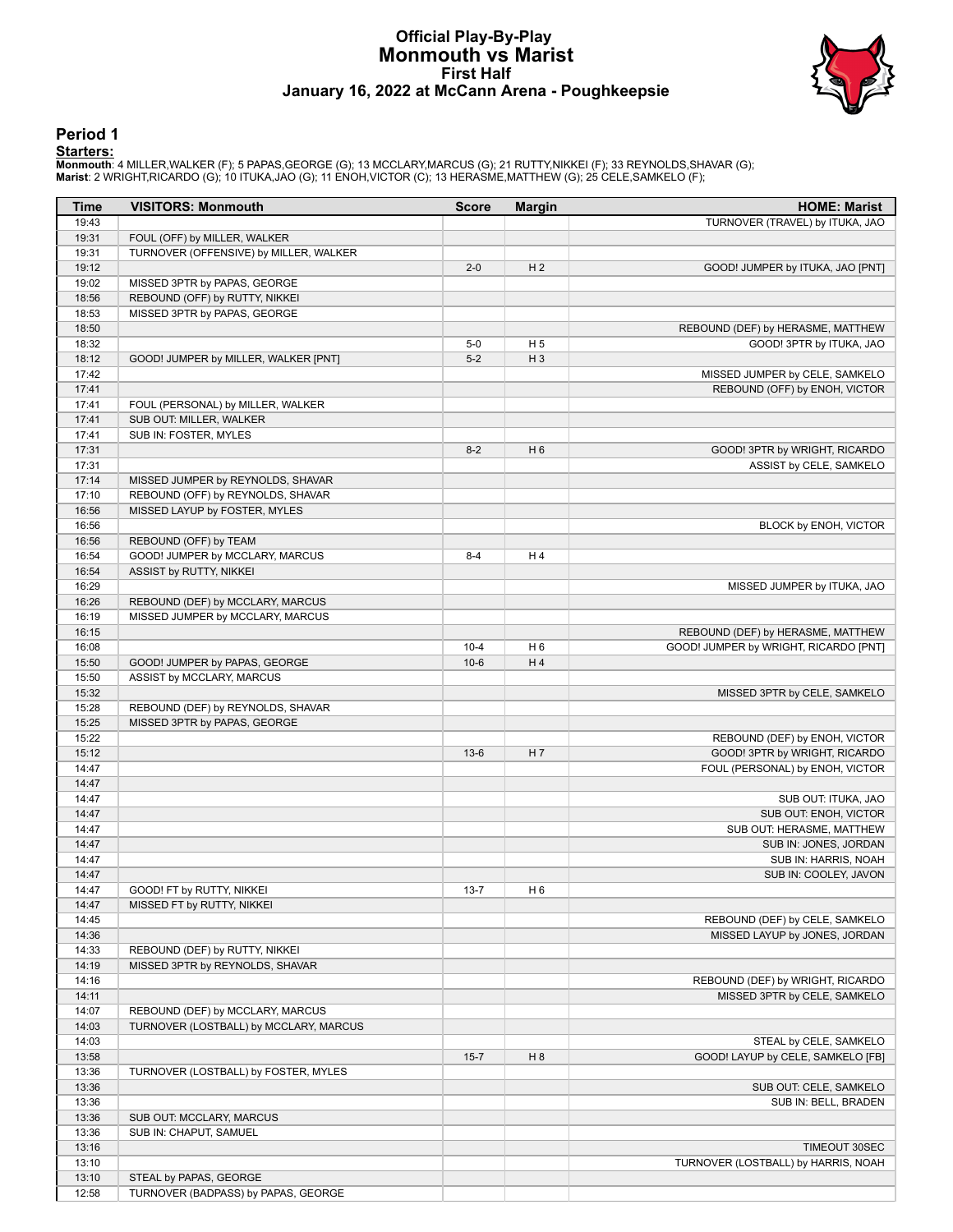| Time           | <b>VISITORS: Monmouth</b>                                      | <b>Score</b> | <b>Margin</b> | <b>HOME: Marist</b>                                        |
|----------------|----------------------------------------------------------------|--------------|---------------|------------------------------------------------------------|
| 12:58          |                                                                |              |               | STEAL by JONES, JORDAN                                     |
| 12:41          |                                                                |              |               | MISSED 3PTR by BELL, BRADEN                                |
| 12:37<br>12:10 | REBOUND (DEF) by PAPAS, GEORGE<br>MISSED 3PTR by PAPAS, GEORGE |              |               |                                                            |
| 12:10          |                                                                |              |               | <b>BLOCK by WRIGHT, RICARDO</b>                            |
| 12:09          | REBOUND (OFF) by PAPAS, GEORGE                                 |              |               |                                                            |
| 12:07          | MISSED LAYUP by PAPAS, GEORGE                                  |              |               |                                                            |
| 12:07          |                                                                |              |               | REBOUND (DEF) by WRIGHT, RICARDO                           |
| 12:07<br>12:07 | FOUL (PERSONAL) by RUTTY, NIKKEI                               |              |               |                                                            |
| 12:07          |                                                                |              |               | SUB OUT: WRIGHT, RICARDO<br>SUB IN: ITUKA, JAO             |
| 12:07          | SUB OUT: PAPAS, GEORGE                                         |              |               |                                                            |
| 12:07          | SUB IN: RUTH, MYLES                                            |              |               |                                                            |
| 12:06          |                                                                |              |               | MISSED LAYUP by ITUKA, JAO                                 |
| 12:02          | REBOUND (DEF) by RUTTY, NIKKEI                                 |              |               |                                                            |
| 11:59<br>11:56 | MISSED JUMPER by FOSTER, MYLES                                 |              |               |                                                            |
| 11:39          |                                                                | $18 - 7$     | H 11          | REBOUND (DEF) by ITUKA, JAO<br>GOOD! 3PTR by COOLEY, JAVON |
| 11:39          |                                                                |              |               | ASSIST by BELL, BRADEN                                     |
| 11:08          | MISSED 3PTR by REYNOLDS, SHAVAR                                |              |               |                                                            |
| 11:05          | REBOUND (OFF) by CHAPUT, SAMUEL                                |              |               |                                                            |
| 11:03          |                                                                |              |               | FOUL (PERSONAL) by BELL, BRADEN                            |
| 11:03          | SUB OUT: RUTTY, NIKKEI                                         |              |               |                                                            |
| 11:03<br>11:03 | SUB IN: MILLER, WALKER                                         |              |               |                                                            |
| 10:51          | MISSED 3PTR by MILLER, WALKER                                  |              |               |                                                            |
| 10:47          |                                                                |              |               | REBOUND (DEF) by COOLEY, JAVON                             |
| 10:42          | FOUL (PERSONAL) by CHAPUT, SAMUEL                              |              |               |                                                            |
| 10:42          |                                                                |              |               | MISSED FT by ITUKA, JAO                                    |
| 10:42<br>10:41 |                                                                |              |               | REBOUND (OFF) by TEAM<br>MISSED FT by ITUKA, JAO           |
| 10:40          | REBOUND (DEF) by FOSTER, MYLES                                 |              |               |                                                            |
| 10:24          | MISSED 3PTR by CHAPUT, SAMUEL                                  |              |               |                                                            |
| 10:21          |                                                                |              |               | REBOUND (DEF) by BELL, BRADEN                              |
| 09:58          |                                                                |              |               | FOUL (OFF) by BELL, BRADEN                                 |
| 09:58          |                                                                |              |               | TURNOVER (OFFENSIVE) by BELL, BRADEN                       |
| 09:58<br>09:58 |                                                                |              |               | SUB OUT: COOLEY, JAVON<br>SUB OUT: BELL, BRADEN            |
| 09:58          |                                                                |              |               | SUB IN: HERASME, MATTHEW                                   |
| 09:58          |                                                                |              |               | SUB IN: SAINT-FURCY, TYLER                                 |
| 09:58          | SUB OUT: FOSTER, MYLES                                         |              |               |                                                            |
| 09:58          | SUB IN: RUTTY, NIKKEI                                          |              |               |                                                            |
| 09:37          | MISSED JUMPER by RUTH, MYLES                                   |              |               |                                                            |
| 09:33<br>09:31 | FOUL (PERSONAL) by RUTH, MYLES                                 |              |               | REBOUND (DEF) by ITUKA, JAO                                |
| 09:31          |                                                                |              |               | SUB OUT: JONES, JORDAN                                     |
| 09:31          |                                                                |              |               | SUB IN: ENOH, VICTOR                                       |
| 09:31          | SUB OUT: RUTH, MYLES                                           |              |               |                                                            |
| 09:31          | SUB IN: PAPAS, GEORGE                                          |              |               |                                                            |
| 09:20<br>09:09 |                                                                | $20 - 7$     | H 13          | GOOD! LAYUP by ITUKA, JAO [PNT]                            |
| 09:06          | MISSED JUMPER by MILLER, WALKER                                |              |               | REBOUND (DEF) by ITUKA, JAO                                |
| 08:59          |                                                                |              |               | MISSED 3PTR by HARRIS, NOAH                                |
| 08:56          | REBOUND (DEF) by CHAPUT, SAMUEL                                |              |               |                                                            |
| 08:45          | MISSED JUMPER by MILLER, WALKER                                |              |               |                                                            |
| 08:42          |                                                                |              |               | REBOUND (DEF) by ENOH, VICTOR                              |
| 08:14<br>08:14 | BLOCK by MILLER, WALKER                                        |              |               | MISSED LAYUP by SAINT-FURCY, TYLER                         |
| 08:14          |                                                                |              |               | REBOUND (OFF) by TEAM                                      |
| 08:14          |                                                                |              |               | TURNOVER (SHOTCLOCK) by TEAM                               |
| 08:14          | SUB OUT: REYNOLDS, SHAVAR                                      |              |               |                                                            |
| 08:14          | SUB IN: MCCLARY, MARCUS                                        |              |               |                                                            |
| 07:47          | GOOD! JUMPER by MILLER, WALKER [PNT]                           | $20-9$       | H 11          |                                                            |
| 07:47<br>07:47 |                                                                |              |               | FOUL (PERSONAL) by ENOH, VICTOR                            |
| 07:47          |                                                                |              |               | SUB OUT: ITUKA, JAO                                        |
| 07:47          |                                                                |              |               | SUB OUT: ENOH, VICTOR                                      |
| 07:47          |                                                                |              |               | SUB IN: WRIGHT, RICARDO                                    |
| 07:47          |                                                                |              |               | SUB IN: JONES, JORDAN                                      |
| 07:47          | GOOD! FT by MILLER, WALKER                                     | $20-10$      | H 10          |                                                            |
| 07:21<br>07:21 |                                                                | $23-10$      | H 13          | GOOD! 3PTR by HARRIS, NOAH                                 |
| 07:12          | FOUL (OFF) by CHAPUT, SAMUEL                                   |              |               | ASSIST by JONES, JORDAN                                    |
| 07:12          | TURNOVER (OFFENSIVE) by CHAPUT, SAMUEL                         |              |               |                                                            |
| 07:12          |                                                                |              |               | SUB OUT: SAINT-FURCY, TYLER                                |
| 07:12          |                                                                |              |               | SUB IN: CELE, SAMKELO                                      |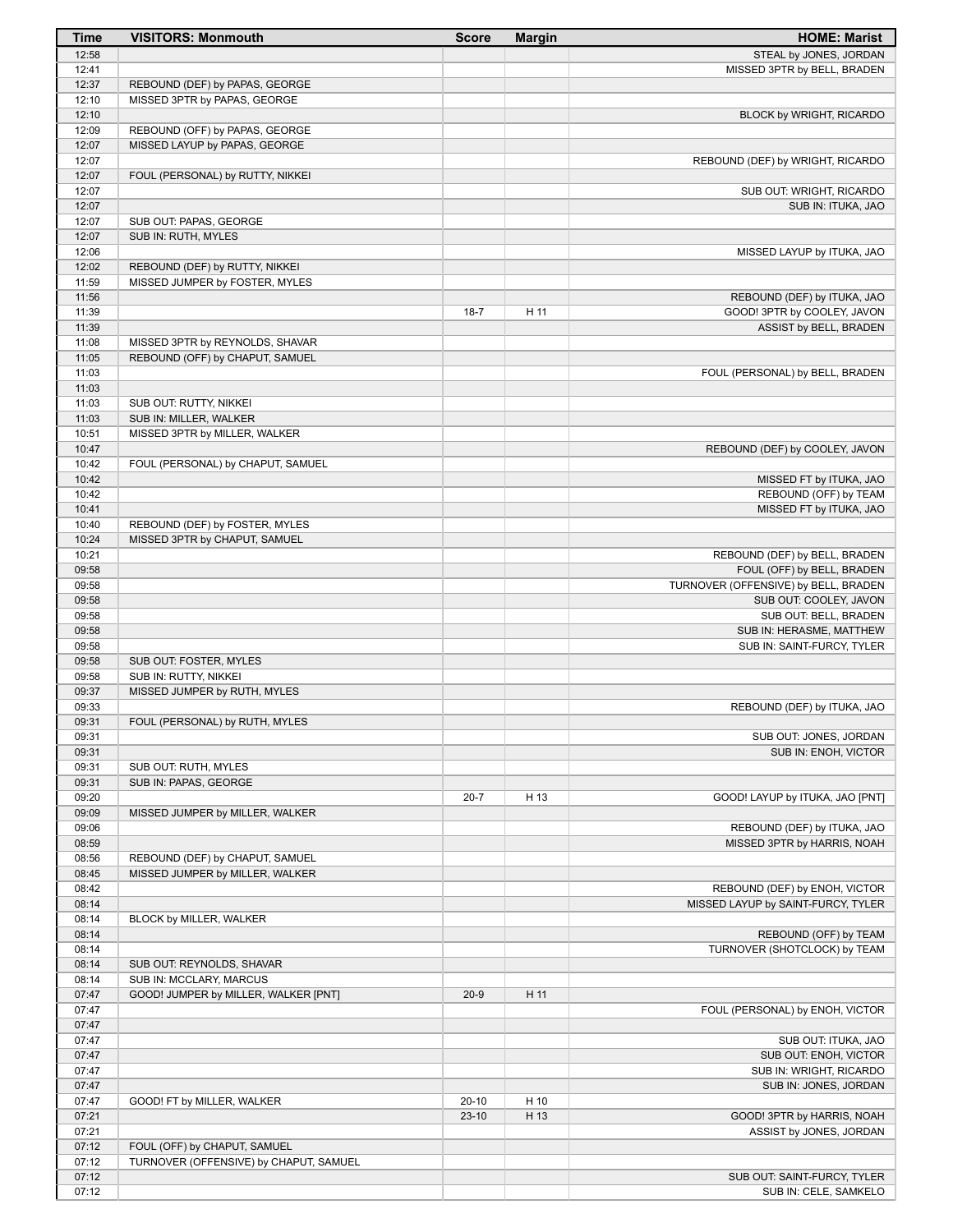| <b>Time</b>    | <b>VISITORS: Monmouth</b>                | <b>Score</b>       | <b>Margin</b> | <b>HOME: Marist</b>                              |
|----------------|------------------------------------------|--------------------|---------------|--------------------------------------------------|
| 07:12          | SUB OUT: CHAPUT, SAMUEL                  |                    |               |                                                  |
| 07:12          | SUB IN: REYNOLDS, SHAVAR                 |                    |               |                                                  |
| 06:55          |                                          | $25-10$            | H 15          | GOOD! JUMPER by WRIGHT, RICARDO                  |
| 06:36          | GOOD! JUMPER by REYNOLDS, SHAVAR         | $25 - 12$          | H 13          |                                                  |
| 06:13          |                                          |                    |               | MISSED 3PTR by HARRIS, NOAH                      |
| 06:10          | REBOUND (DEF) by PAPAS, GEORGE           |                    |               |                                                  |
| 06:02          | TURNOVER (3SEC) by MCCLARY, MARCUS       |                    |               |                                                  |
| 05:36          |                                          |                    |               | MISSED 3PTR by HERASME, MATTHEW                  |
| 05:32          | REBOUND (DEF) by PAPAS, GEORGE           |                    |               |                                                  |
| 05:30          |                                          |                    |               | FOUL (PERSONAL) by CELE, SAMKELO                 |
| 05:30          | GOOD! FT by RUTTY, NIKKEI [FB]           | $25-13$            | H 12          |                                                  |
| 05:30          | SUB OUT: MILLER, WALKER                  |                    |               |                                                  |
| 05:30          | SUB IN: ALLEN, TAHRON                    |                    |               |                                                  |
| 05:30          | GOOD! FT by RUTTY, NIKKEI [FB]           | $25 - 14$          | H 11          |                                                  |
| 05:08          |                                          |                    |               | MISSED LAYUP by JONES, JORDAN                    |
| 05:05          | REBOUND (DEF) by MCCLARY, MARCUS         |                    |               |                                                  |
| 05:03          | GOOD! LAYUP by RUTTY, NIKKEI [FB]        | $25 - 16$          | H9            |                                                  |
| 05:03          | ASSIST by MCCLARY, MARCUS                |                    |               |                                                  |
| 04:53          |                                          | $28-16$            | H 12          | GOOD! 3PTR by WRIGHT, RICARDO                    |
| 04:24          | MISSED 3PTR by REYNOLDS, SHAVAR          |                    |               |                                                  |
| 04:21          |                                          |                    |               | REBOUND (DEF) by CELE, SAMKELO                   |
| 04:17          |                                          |                    |               | SUB OUT: HERASME, MATTHEW                        |
| 04:17          |                                          |                    |               | SUB OUT: JONES, JORDAN                           |
| 04:17          |                                          |                    |               | SUB OUT: HARRIS, NOAH                            |
| 04:17          |                                          |                    |               | SUB IN: BELTON, ROLLIN                           |
| 04:17          |                                          |                    |               | SUB IN: ITUKA, JAO                               |
| 04:17          |                                          |                    |               | SUB IN: COOLEY, JAVON                            |
| 04:17          | SUB OUT: PAPAS, GEORGE                   |                    |               |                                                  |
| 04:17          | SUB IN: RUTH, MYLES                      |                    |               |                                                  |
| 04:14          |                                          |                    |               | MISSED 3PTR by WRIGHT, RICARDO                   |
| 04:11          | REBOUND (DEF) by ALLEN, TAHRON           |                    |               |                                                  |
| 04:01          | GOOD! LAYUP by RUTH, MYLES               | 28-18              | H 10          |                                                  |
| 03:47          |                                          |                    |               |                                                  |
| 03:39          |                                          | $30 - 18$          | H 12          | GOOD! JUMPER by CELE, SAMKELO [PNT]              |
| 03:25          | GOOD! JUMPER by REYNOLDS, SHAVAR         | $30 - 20$          | H 10          |                                                  |
| 03:10<br>03:10 | FOUL (PERSONAL) by RUTH, MYLES           |                    |               |                                                  |
| 03:10          |                                          | $31 - 20$<br>32-20 | H 11<br>H 12  | GOOD! FT by ITUKA, JAO<br>GOOD! FT by ITUKA, JAO |
| 03:01          | FOUL (OFF) by REYNOLDS, SHAVAR           |                    |               |                                                  |
| 03:01          | TURNOVER (OFFENSIVE) by REYNOLDS, SHAVAR |                    |               |                                                  |
| 02:43          |                                          | $34 - 20$          | H 14          | GOOD! LAYUP by CELE, SAMKELO [PNT]               |
| 02:23          | MISSED 3PTR by RUTH, MYLES               |                    |               |                                                  |
| 02:20          |                                          |                    |               | REBOUND (DEF) by CELE, SAMKELO                   |
| 02:15          |                                          | 37-20              | H 17          | GOOD! 3PTR by CELE, SAMKELO [FB]                 |
| 02:05          | FOUL (OFF) by RUTTY, NIKKEI              |                    |               |                                                  |
| 02:05          | TURNOVER (OFFENSIVE) by RUTTY, NIKKEI    |                    |               |                                                  |
| 02:05          |                                          |                    |               | SUB OUT: COOLEY, JAVON                           |
| 02:05          |                                          |                    |               | SUB IN: HERASME, MATTHEW                         |
| 02:05          | SUB OUT: RUTH, MYLES                     |                    |               |                                                  |
| 02:05          | SUB IN: PAPAS, GEORGE                    |                    |               |                                                  |
| 01:53          |                                          | 39-20              | H 19          | GOOD! JUMPER by CELE, SAMKELO                    |
| 01:46          |                                          |                    |               | FOUL (PERSONAL) by CELE, SAMKELO                 |
| 01:46          |                                          |                    |               | SUB OUT: CELE, SAMKELO                           |
| 01:46          |                                          |                    |               | SUB IN: BELL, BRADEN                             |
| 01:43          |                                          |                    |               | FOUL (PERSONAL) by ITUKA, JAO                    |
| 01:43          | GOOD! FT by REYNOLDS, SHAVAR             | 39-21              | H 18          |                                                  |
| 01:43          |                                          |                    |               | SUB OUT: BELTON, ROLLIN                          |
| 01:43          |                                          |                    |               | SUB IN: JONES, JORDAN                            |
| 01:43          | GOOD! FT by REYNOLDS, SHAVAR             | 39-22              | H 17          |                                                  |
| 01:22          |                                          | 42-22              | H 20          | GOOD! 3PTR by WRIGHT, RICARDO                    |
| 01:06          | FOUL (OFF) by ALLEN, TAHRON              |                    |               |                                                  |
| 01:06          | TURNOVER (OFFENSIVE) by ALLEN, TAHRON    |                    |               |                                                  |
| 00:44          |                                          | 44-22              | H 22          | GOOD! JUMPER by WRIGHT, RICARDO [PNT]            |
| 00:31          | MISSED LAYUP by ALLEN, TAHRON            |                    |               |                                                  |
| 00:28          |                                          |                    |               | REBOUND (DEF) by BELL, BRADEN                    |
| 00:00          |                                          | 46-22              | H 24          | GOOD! JUMPER by ITUKA, JAO                       |

**Monmouth 22, Marist 46**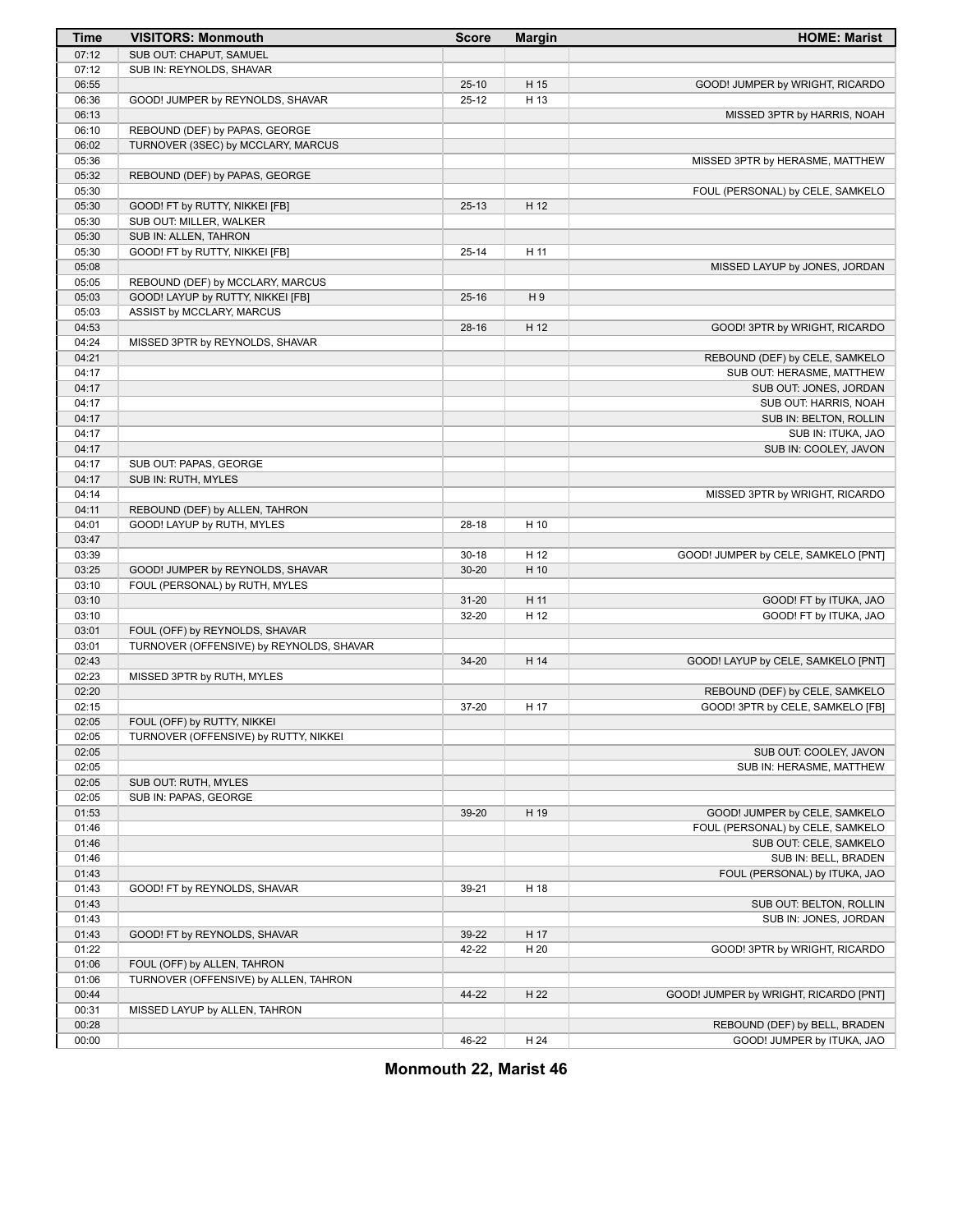| <b>Points (This Period)</b> | <b>MON</b>     | <b>MAR</b>     |
|-----------------------------|----------------|----------------|
| In the Paint                |                | 14             |
| Off Turns                   |                | 12             |
| 2nd Chance                  |                |                |
| <b>Fast Break</b>           |                | 5              |
| Bench                       |                | 6              |
| Per Poss                    | 0.647<br>11/34 | 1.278<br>19/36 |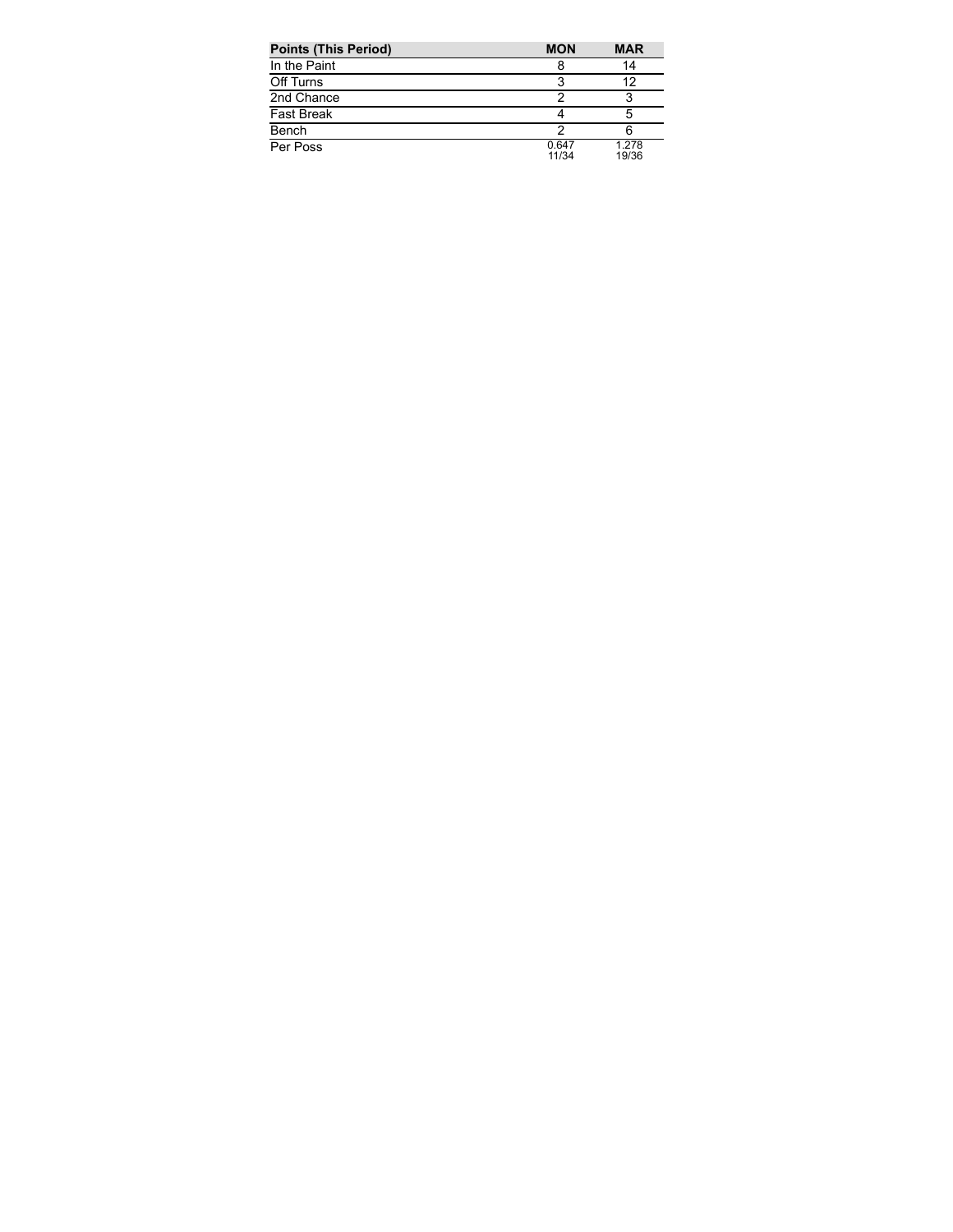### **Official Box Score Monmouth vs Marist Second Half Statistics Only January 16, 2022 at McCann Arena - Poughkeepsie**



# **Monmouth 26**

| No. | Player                  | S  | <b>Pts</b>    | FG       | 3FG      | <b>FT</b> | <b>OR</b>      | <b>DR</b>    | TR             | PF             | A            | <b>TO</b> | <b>Blk</b>   | Stl          | <b>Min</b> | $+/-$        |
|-----|-------------------------|----|---------------|----------|----------|-----------|----------------|--------------|----------------|----------------|--------------|-----------|--------------|--------------|------------|--------------|
| 04  | <b>MILLER, WALKER</b>   | F  | 0             | $0 - 1$  | $0 - 0$  | $0-0$     | 0              | 0            | 0              |                | 0            |           | 0            | 0            | 6          | $-14$        |
| 05  | PAPAS, GEORGE           | G  | 3             | $1 - 2$  | $1 - 2$  | $0 - 0$   | 0              | $\mathbf{1}$ | 1              | 5              | 0            | 0         | $\Omega$     | $\mathbf{0}$ | 4          | $-5$         |
| 13  | <b>MCCLARY, MARCUS</b>  | G  | 2             | $1 - 3$  | $0 - 0$  | $0 - 0$   | $\mathbf{1}$   | $\Omega$     | 1              | $\Omega$       | 0            | $\Omega$  | $\Omega$     | 0            | 8          | $-17$        |
| 21  | <b>RUTTY, NIKKEI</b>    | F  | $\mathbf{0}$  | $0 - 0$  | $0 - 0$  | $0 - 1$   | 0              | $\mathbf{0}$ | 0              | 0              | 0            | 0         | $\mathbf{0}$ | $\Omega$     | 6          | -8           |
| 33  | <b>REYNOLDS, SHAVAR</b> | G  | 4             | $1 - 5$  | $0 - 2$  | $2 - 2$   | 0              | 1            | 1              | $\overline{2}$ |              | 0         | $\Omega$     | 0            | 9          | $-7$         |
| 00  | <b>FOSTER, MYLES</b>    | F. | 0             | $0 - 3$  | $0 - 0$  | $0 - 1$   | $\overline{2}$ | $\mathbf{1}$ | 3              |                |              | 0         | $\Omega$     | $\Omega$     | 9          | $\mathbf{1}$ |
| 11  | DELMORAL, MATEO         | G  | 0             | $0 - 0$  | $0 - 0$  | $0 - 0$   | 0              | 0            | 0              | 0              | 0            | 0         | 0            | 0            | 1          | 1            |
| 14  | <b>HOLMSTROM, JACK</b>  | G  | 1.            | $0 - 1$  | $0 - 1$  | $1 - 2$   | 0              | 2            | 2              | $\Omega$       | 0            | 1         | $\Omega$     | $\Omega$     | 11         | 3            |
| 20  | ALLEN, TAHRON           | G  | 2             | $1 - 5$  | $0 - 1$  | $0-0$     | 0              | 2            | $\overline{2}$ | 4              | 0            |           | 0            | 0            | 13         | $-13$        |
| 24  | <b>RUTH, MYLES</b>      | G  | 9             | $3 - 3$  | $1 - 1$  | $2 - 2$   | 0              | $\mathbf{0}$ | $\mathbf{0}$   | $\Omega$       | 0            | 0         | $\Omega$     |              | 7          | 1            |
| 25  | CHAPUT, SAMUEL          | G  | $\mathcal{P}$ | $1 - 4$  | $0 - 2$  | $0 - 0$   | $\mathbf{1}$   | 1            | 2              | $\Omega$       | 0            |           | $\Omega$     | 0            | 10         | -6           |
| 32  | SPENCE, JAKARI          | G  | $\Omega$      | $0 - 1$  | $0 - 1$  | $0 - 0$   | 0              | $\Omega$     | 0              | $\Omega$       | 0            | $\Omega$  | $\Omega$     | 0            | 1          | $\mathbf{1}$ |
| 35  | <b>VUGA, KLEMEN</b>     | F  | 3             | $0 - 1$  | $0 - 0$  | $3-5$     |                | 1            | 2              | 1              | 0            |           |              | 0            | 14         | 3            |
|     | <b>TEAM</b>             |    |               |          |          |           | 3              | 0            | 3              | $\Omega$       |              | 0         |              |              |            |              |
|     | <b>TOTALS</b>           |    | 26            | $8 - 29$ | $2 - 10$ | $8 - 13$  | 8              | 9            | 17             | 14             | $\mathbf{2}$ | 5         |              | 1            | 100        |              |

| <b>Shooting By Period</b><br>Period | FG       | FG%   | 3FG      | 3FG%       |         | FT%   | Deadball Rebounds: 2,0<br>Last FG Half: MON - |
|-------------------------------------|----------|-------|----------|------------|---------|-------|-----------------------------------------------|
| 2nd Half                            | $8 - 29$ | 28%   | $2 - 10$ | <b>20%</b> | $8-13$  | 62%   |                                               |
| Game                                | 16-56    | 28.6% | $2 - 20$ | $10.0\%$   | $14-20$ | 70.0% |                                               |

# **Marist 38**

| No. | Player                    | S | Pts            | FG       | 3FG     | <b>FT</b> | <b>OR</b>    | <b>DR</b> | <b>TR</b>      | PF            | A        | <b>TO</b>      | <b>Blk</b>   | Stl      | Min            | $+/-$ |
|-----|---------------------------|---|----------------|----------|---------|-----------|--------------|-----------|----------------|---------------|----------|----------------|--------------|----------|----------------|-------|
| 02  | <b>WRIGHT, RICARDO</b>    | G | 6              | $0 - 2$  | $0-0$   | $6 - 8$   | 1            | 0         |                | 3             | 1        | 0              | 0            | 0        | 14             | 11    |
| 10  | <b>ITUKA, JAO</b>         | G | 17             | $3 - 5$  | $1 - 1$ | $10 - 11$ | $\mathbf{0}$ | 4         | 4              | $\mathcal{P}$ |          | 0              | 0            | 0        | 11             | 26    |
| 11  | ENOH, VICTOR              | С | 2              | $1 - 1$  | $0 - 0$ | $0 - 0$   | $\mathbf{0}$ | 1         |                |               | 0        |                | 0            | 0        | 9              | 19    |
| 13  | <b>HERASME, MATTHEW</b>   | G | 0              | $0 - 1$  | $0 - 0$ | $0 - 0$   | $\mathbf{0}$ |           |                |               | $\Omega$ | 0              | $\mathbf{0}$ | 0        | 10             | 13    |
| 25  | CELE, SAMKELO             | F | $\overline{2}$ | $1 - 2$  | $0 - 1$ | $0-0$     | $\mathbf{0}$ | 2         | $\overline{2}$ |               | 0        | $\overline{2}$ | 0            | 0        | 6              | 11    |
| 01  | <b>BELTON, ROLLIN</b>     | С | 0              | $0 - 1$  | $0 - 0$ | $0 - 0$   | $\mathbf{0}$ | 0         | $\mathbf{0}$   |               | 0        |                | $\mathbf 0$  | $\Omega$ | 4              | -8    |
| 15  | JONES, JORDAN             | С | 4              | $1 - 2$  | $0 - 0$ | $2 - 2$   | 3            | 0         | 3              | 0             | 0        | 0              |              | $\Omega$ | 7              | 1     |
| 20  | <b>ECHOLS, TERRENCE</b>   | G | $\Omega$       | $0 - 1$  | $0 - 1$ | $0-0$     | $\mathbf{0}$ | 0         | $\Omega$       | 0             | $\Omega$ |                | 0            | 0        | 3              | $-6$  |
| 21  | SAINT-FURCY, TYLER        | G | 0              | $0-0$    | $0 - 0$ | $0-0$     | 1            | 0         | 1              | 0             | 0        | 0              | 0            | 0        | 5              | -6    |
| 22  | HARRIS, NOAH              | G | 0              | $0 - 5$  | $0 - 3$ | $0 - 0$   | $\Omega$     | 5         | 5              | 1             | 2        | $\Omega$       | $\Omega$     | 1        | 15             | 1     |
| 23  | COOLEY, JAVON             | F |                | $2 - 2$  | $1 - 1$ | $2 - 2$   | $\Omega$     | 1         | 1              | 0             | 0        | 0              | 0            |          | 11             | 9     |
| 24  | <b>BELL, BRADEN</b>       | F | $\Omega$       | $0 - 1$  | $0 - 1$ | $0 - 0$   | $\mathbf{0}$ | 0         | $\mathbf{0}$   |               | 0        | 0              | $\mathbf{0}$ | 0        | $\overline{4}$ | $-10$ |
| 50  | <b>BUTTICELLI, THOMAS</b> | F | 0              | $0-0$    | $0 - 0$ | $0 - 0$   | $\Omega$     | $\Omega$  | $\Omega$       | 0             | $\Omega$ | 0              | $\Omega$     | $\Omega$ |                | $-1$  |
|     | <b>TEAM</b>               |   |                |          |         |           | 2            | 1         | 3              | 0             |          | 2              |              |          |                |       |
|     | <b>TOTALS</b>             |   | 38             | $8 - 23$ | $2 - 8$ | $20 - 23$ | 7            | 15        | 22             | 11            | 4        |                |              |          | 2 100          |       |

| <b>Shooting By Period</b><br>Period | FG       | FG%   | 3FG       | 3FG%  | <b>FT</b> | FT%   | Deadbal<br>Last FG |
|-------------------------------------|----------|-------|-----------|-------|-----------|-------|--------------------|
| 2nd Half                            | $8 - 23$ | 35%   | $2 - 8$   | 25%   | $20 - 23$ | 87%   |                    |
| Game                                | 26-54    | 48.1% | $10 - 23$ | 43.5% | $22 - 27$ | 81.5% |                    |

*Deadball Rebounds:* 4,1 *Last FG Half:* MAR -

| Game Notes:                                         | <b>Score</b> | 1st | 2 <sub>nd</sub> | TOT | <b>Points (This Period)</b> | <b>MON</b>     | <b>MAR</b>     |
|-----------------------------------------------------|--------------|-----|-----------------|-----|-----------------------------|----------------|----------------|
| Officials: Clarence Armstrong, Mike McCloskey, Evon | <b>MON</b>   | 22  | 26              | 48  | In the Paint                | 10             | 10             |
| <b>Burroughs</b><br>Attendance: 784                 | <b>MAR</b>   | 46  | 38              | 84  | Off Turns                   |                |                |
|                                                     |              |     |                 |     | 2nd Chance                  |                |                |
| Start Time: 02:01 PM ET<br>End Time: 04:00 PM ET    |              |     |                 |     | Fast Break                  |                |                |
| Game Duration: 1:58                                 |              |     |                 |     | Bench                       |                |                |
| Conference Game;                                    |              |     |                 |     | Per Poss                    | 0.839<br>12/31 | 1.188<br>18/32 |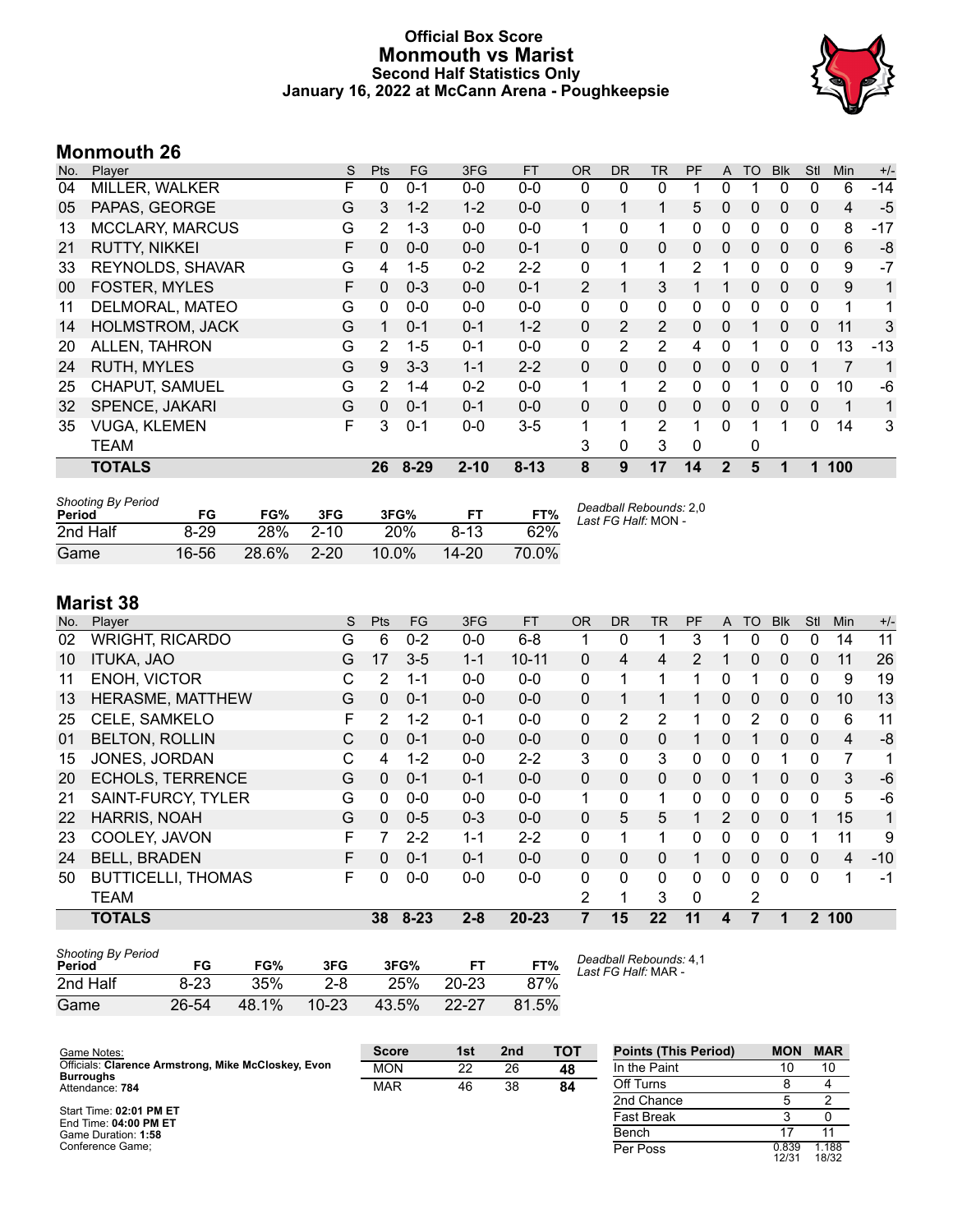### **Official Play-By-Play Monmouth vs Marist Second Half January 16, 2022 at McCann Arena - Poughkeepsie**



#### **Period 2**

<mark>Starters:</mark><br>Monmouth: 4 MILLER,WALKER (F); 5 PAPAS,GEORGE (G); 13 MCCLARY,MARCUS (G); 21 RUTTY,NIKKEI (F); 33 REYNOLDS,SHAVAR (G);<br>Marist: 2 WRIGHT,RICARDO (G); 10 ITUKA,JAO (G); 11 ENOH,VICTOR (C); 13 HERASME,MATTHEW (G);

| Time           | <b>VISITORS: Monmouth</b>            | <b>Score</b>       | <b>Margin</b> | <b>HOME: Marist</b>                              |
|----------------|--------------------------------------|--------------------|---------------|--------------------------------------------------|
| 20:00          |                                      |                    |               | SUB OUT: JONES, JORDAN                           |
| 20:00          |                                      |                    |               | SUB OUT: BELL, BRADEN                            |
| 20:00          |                                      |                    |               | SUB IN: ENOH, VICTOR                             |
| 20:00          |                                      |                    |               | SUB IN: CELE, SAMKELO                            |
| 20:00          | SUB OUT: ALLEN, TAHRON               |                    |               |                                                  |
| 20:00          | SUB IN: MILLER, WALKER               |                    |               |                                                  |
| 19:51          |                                      | 48-22              | H 26          | GOOD! JUMPER by ITUKA, JAO                       |
| 19:51          | FOUL (PERSONAL) by PAPAS, GEORGE     |                    |               |                                                  |
| 19:51          |                                      | 49-22              | H 27          | GOOD! FT by ITUKA, JAO                           |
| 19:38          | MISSED JUMPER by REYNOLDS, SHAVAR    |                    |               |                                                  |
| 19:32          |                                      |                    |               | REBOUND (DEF) by HERASME, MATTHEW                |
| 19:24<br>19:24 | FOUL (PERSONAL) by MILLER, WALKER    |                    |               |                                                  |
| 19:24          |                                      | 50-22<br>$51 - 22$ | H 28<br>H 29  | GOOD! FT by ITUKA, JAO<br>GOOD! FT by ITUKA, JAO |
| 19:07          | MISSED JUMPER by REYNOLDS, SHAVAR    |                    |               |                                                  |
| 19:03          |                                      |                    |               | REBOUND (DEF) by CELE, SAMKELO                   |
| 18:53          |                                      |                    |               | MISSED 3PTR by CELE, SAMKELO                     |
| 18:50          | REBOUND (DEF) by PAPAS, GEORGE       |                    |               |                                                  |
| 18:41          | MISSED 3PTR by PAPAS, GEORGE         |                    |               |                                                  |
| 18:38          |                                      |                    |               | REBOUND (DEF) by ITUKA, JAO                      |
| 18:34          | FOUL (PERSONAL) by PAPAS, GEORGE     |                    |               |                                                  |
| 18:34          |                                      | 52-22              | H 30          | GOOD! FT by ITUKA, JAO                           |
| 18:34          |                                      | 53-22              | H 31          | GOOD! FT by ITUKA, JAO                           |
| 18:08          | MISSED JUMPER by MILLER, WALKER      |                    |               |                                                  |
| 18:06          |                                      |                    |               | REBOUND (DEF) by ITUKA, JAO                      |
| 18:06          | FOUL (PERSONAL) by REYNOLDS, SHAVAR  |                    |               |                                                  |
| 17:56          | FOUL (PERSONAL) by PAPAS, GEORGE     |                    |               |                                                  |
| 17:56          |                                      |                    |               | MISSED FT by ITUKA, JAO                          |
| 17:56          |                                      |                    |               | REBOUND (OFF) by TEAM                            |
| 17:56          |                                      | 54-22              | H 32          | GOOD! FT by ITUKA, JAO                           |
| 17:33          | TURNOVER (BADPASS) by MILLER, WALKER |                    |               |                                                  |
| 17:33          | SUB OUT: PAPAS, GEORGE               |                    |               |                                                  |
| 17:33          | SUB IN: HOLMSTROM, JACK              |                    |               |                                                  |
| 17:11          |                                      |                    |               | TURNOVER (TRAVEL) by ENOH, VICTOR                |
| 17:11          | SUB OUT: RUTTY, NIKKEI               |                    |               |                                                  |
| 17:11          | SUB IN: VUGA, KLEMEN                 |                    |               |                                                  |
| 16:49          |                                      |                    |               | FOUL (PERSONAL) by ITUKA, JAO                    |
| 16:44<br>16:43 | MISSED 3PTR by REYNOLDS, SHAVAR      |                    |               | FOUL (PERSONAL) by WRIGHT, RICARDO               |
| 16:43          | GOOD! FT by VUGA, KLEMEN             | 54-23              | H 31          |                                                  |
| 16:43          | SUB OUT: MILLER, WALKER              |                    |               |                                                  |
| 16:43          | SUB OUT: MCCLARY, MARCUS             |                    |               |                                                  |
| 16:43          | SUB IN: FOSTER, MYLES                |                    |               |                                                  |
| 16:43          | SUB IN: ALLEN, TAHRON                |                    |               |                                                  |
| 16:42          | REBOUND (OFF) by VUGA, KLEMEN        |                    |               |                                                  |
| 16:42          | MISSED FT by VUGA, KLEMEN            |                    |               |                                                  |
| 16:41          |                                      |                    |               | REBOUND (DEF) by CELE, SAMKELO                   |
| 16:20          |                                      | 56-23              | H 33          | GOOD! JUMPER by CELE, SAMKELO [PNT]              |
| 16:11          |                                      |                    |               | FOUL (PERSONAL) by WRIGHT, RICARDO               |
| 15:59          | TURNOVER (BADPASS) by VUGA, KLEMEN   |                    |               |                                                  |
| 15:59          |                                      |                    |               |                                                  |
| 15:59          |                                      |                    |               | SUB OUT: ITUKA, JAO                              |
| 15:59          |                                      |                    |               | SUB OUT: ENOH, VICTOR                            |
| 15:59          |                                      |                    |               | SUB OUT: HERASME, MATTHEW                        |
| 15:59          |                                      |                    |               | SUB IN: JONES, JORDAN                            |
| 15:59          |                                      |                    |               | SUB IN: HARRIS, NOAH                             |
| 15:59          |                                      |                    |               | SUB IN: COOLEY, JAVON                            |
| 15:44          |                                      |                    |               | FOUL (OFF) by CELE, SAMKELO                      |
| 15:44          |                                      |                    |               | TURNOVER (OFFENSIVE) by CELE, SAMKELO            |
| 15:22          | GOOD! JUMPER by ALLEN, TAHRON [PNT]  | 56-25              | H 31          |                                                  |
| 15:05          |                                      |                    |               | TURNOVER (BADPASS) by CELE, SAMKELO              |
| 15:05          |                                      |                    |               | SUB OUT: CELE, SAMKELO                           |
| 15:05          |                                      |                    |               | SUB IN: BELL, BRADEN                             |
| 14:49          | MISSED LAYUP by ALLEN, TAHRON        |                    |               |                                                  |
| 14:49          |                                      |                    |               | BLOCK by JONES, JORDAN                           |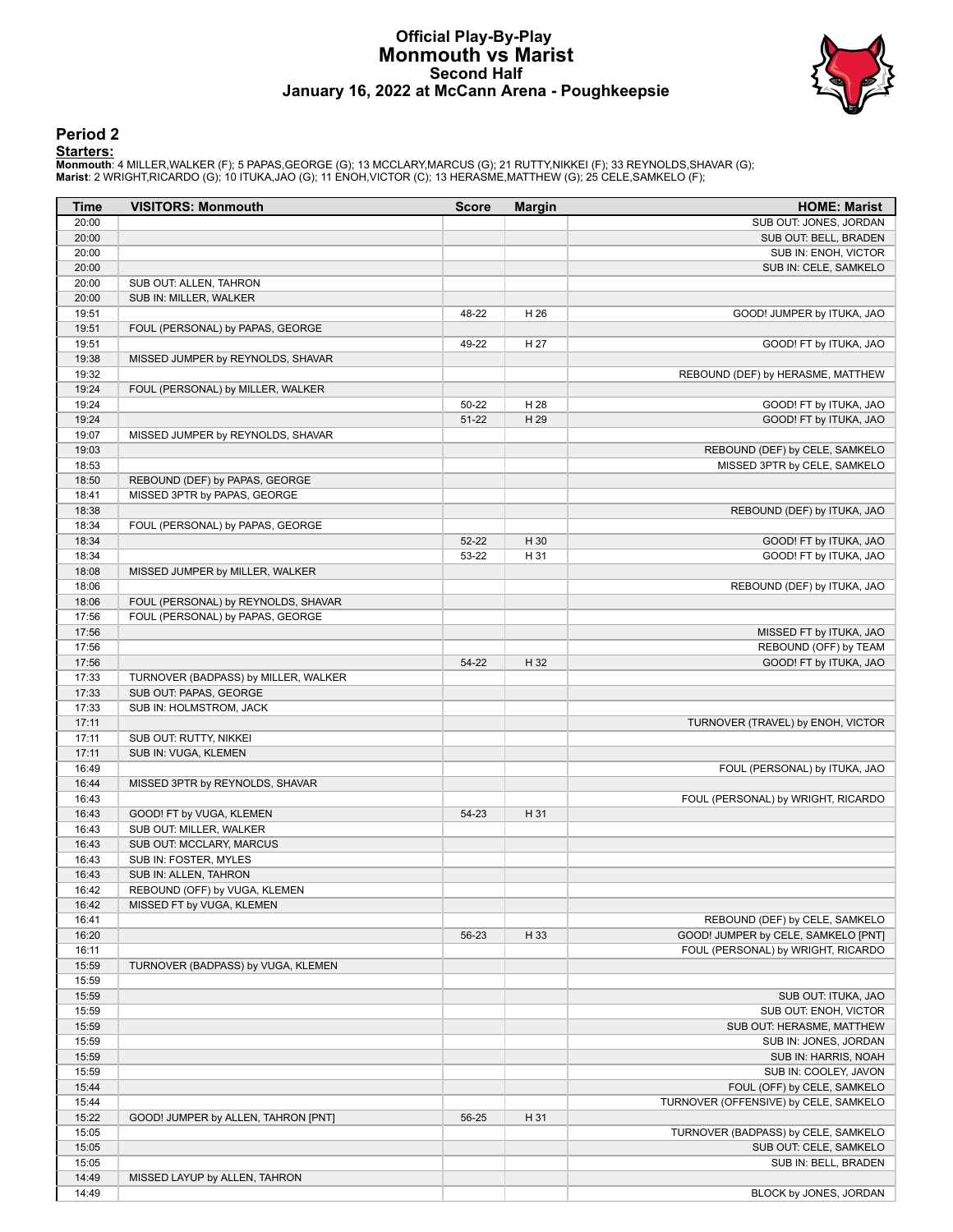| Time           | <b>VISITORS: Monmouth</b>                                    | <b>Score</b> | <b>Margin</b> | <b>HOME: Marist</b>                                            |
|----------------|--------------------------------------------------------------|--------------|---------------|----------------------------------------------------------------|
| 14:44          | REBOUND (OFF) by FOSTER, MYLES                               |              |               |                                                                |
| 14:43          | MISSED LAYUP by FOSTER, MYLES                                |              |               |                                                                |
| 14:39<br>14:38 |                                                              |              |               | REBOUND (DEF) by HARRIS, NOAH<br>MISSED JUMPER by HARRIS, NOAH |
| 14:38          |                                                              |              |               | REBOUND (OFF) by JONES, JORDAN                                 |
| 14:38          | FOUL (PERSONAL) by FOSTER, MYLES                             |              |               |                                                                |
| 14:38          | SUB OUT: REYNOLDS, SHAVAR                                    |              |               |                                                                |
| 14:38          | SUB IN: CHAPUT, SAMUEL                                       |              |               |                                                                |
| 14:34          |                                                              |              |               | MISSED JUMPER by WRIGHT, RICARDO                               |
| 14:31          | REBOUND (DEF) by ALLEN, TAHRON                               |              |               |                                                                |
| 14:18          | MISSED 3PTR by CHAPUT, SAMUEL                                |              |               |                                                                |
| 14:16<br>13:59 | REBOUND (OFF) by TEAM                                        |              |               | FOUL (PERSONAL) by BELL, BRADEN                                |
| 13:59          | MISSED FT by VUGA, KLEMEN                                    |              |               |                                                                |
| 13:59          | REBOUND (OFF) by TEAM                                        |              |               |                                                                |
| 13:59          | GOOD! FT by VUGA, KLEMEN                                     | 56-26        | H 30          |                                                                |
| 13:59          |                                                              |              |               | SUB OUT: BELL, BRADEN                                          |
| 13:59          |                                                              |              |               | SUB IN: HERASME, MATTHEW                                       |
| 13:59          | GOOD! FT by VUGA, KLEMEN                                     | 56-27        | H 29          |                                                                |
| 13:34<br>13:31 | REBOUND (DEF) by CHAPUT, SAMUEL                              |              |               | MISSED JUMPER by HERASME, MATTHEW                              |
| 13:27          | MISSED JUMPER by ALLEN, TAHRON                               |              |               |                                                                |
| 13:24          |                                                              |              |               | REBOUND (DEF) by HARRIS, NOAH                                  |
| 13:15          | FOUL (PERSONAL) by VUGA, KLEMEN                              |              |               |                                                                |
| 13:15          |                                                              | 57-27        | H 30          | GOOD! FT by JONES, JORDAN                                      |
| 13:15          |                                                              |              |               | SUB OUT: WRIGHT, RICARDO                                       |
| 13:15          |                                                              |              |               | SUB IN: ITUKA, JAO                                             |
| 13:15          | SUB OUT: FOSTER, MYLES                                       |              |               |                                                                |
| 13:15<br>13:15 | SUB IN: MILLER, WALKER                                       | 58-27        | H 31          | GOOD! FT by JONES, JORDAN                                      |
| 13:04          | MISSED JUMPER by VUGA, KLEMEN                                |              |               |                                                                |
| 13:01          |                                                              |              |               | REBOUND (DEF) by COOLEY, JAVON                                 |
| 12:48          | FOUL (PERSONAL) by ALLEN, TAHRON                             |              |               |                                                                |
| 12:48          |                                                              | 59-27        | H 32          | GOOD! FT by ITUKA, JAO                                         |
| 12:48          |                                                              | 60-27        | H 33          | GOOD! FT by ITUKA, JAO                                         |
| 12:32          | MISSED JUMPER by CHAPUT, SAMUEL                              |              |               |                                                                |
| 12:30<br>12:30 | REBOUND (OFF) by CHAPUT, SAMUEL                              |              |               | FOUL (PERSONAL) by HARRIS, NOAH                                |
| 12:19          | MISSED JUMPER by ALLEN, TAHRON                               |              |               |                                                                |
| 12:19          | REBOUND (OFF) by TEAM                                        |              |               |                                                                |
| 12:15          | TURNOVER (BADPASS) by HOLMSTROM, JACK                        |              |               |                                                                |
| 12:15          |                                                              |              |               | STEAL by COOLEY, JAVON                                         |
| 12:07          |                                                              | 62-27        | H 35          | GOOD! LAYUP by JONES, JORDAN                                   |
| 12:07          |                                                              |              |               | ASSIST by HARRIS, NOAH                                         |
| 11:59          | MISSED 3PTR by HOLMSTROM, JACK                               |              |               |                                                                |
| 11:56<br>11:56 | FOUL (PERSONAL) by ALLEN, TAHRON                             |              |               | REBOUND (DEF) by ITUKA, JAO                                    |
| 11:56          |                                                              |              |               |                                                                |
| 11:56          |                                                              | 63-27        | H 36          | GOOD! FT by ITUKA, JAO                                         |
| 11:56          |                                                              | 64-27        | H 37          | GOOD! FT by ITUKA, JAO                                         |
| 11:42          | TURNOVER (BADPASS) by CHAPUT, SAMUEL                         |              |               |                                                                |
| 11:42          |                                                              |              |               | STEAL by HARRIS, NOAH                                          |
| 11:36          |                                                              |              |               | MISSED 3PTR by HARRIS, NOAH                                    |
| 11:31<br>11:25 |                                                              |              |               | REBOUND (OFF) by JONES, JORDAN                                 |
| 11:22          | REBOUND (DEF) by HOLMSTROM, JACK                             |              |               | MISSED JUMPER by ITUKA, JAO                                    |
| 11:14          | GOOD! LAYUP by CHAPUT, SAMUEL [PNT]                          | 64-29        | H 35          |                                                                |
| 10:56          |                                                              | 66-29        | H 37          | GOOD! LAYUP by COOLEY, JAVON                                   |
| 10:56          |                                                              |              |               | ASSIST by HARRIS, NOAH                                         |
| 10:46          | MISSED 3PTR by CHAPUT, SAMUEL                                |              |               |                                                                |
| 10:42          |                                                              |              |               | REBOUND (DEF) by HARRIS, NOAH                                  |
| 10:32          |                                                              |              |               | MISSED LAYUP by JONES, JORDAN                                  |
| 10:32<br>10:28 | BLOCK by VUGA, KLEMEN<br>REBOUND (DEF) by ALLEN, TAHRON      |              |               |                                                                |
| 10:21          | TURNOVER (DRIBBLING) by ALLEN, TAHRON                        |              |               |                                                                |
| 10:21          |                                                              |              |               | SUB OUT: HARRIS, NOAH                                          |
| 10:21          |                                                              |              |               | SUB IN: WRIGHT, RICARDO                                        |
| 10:21          | SUB OUT: MILLER, WALKER                                      |              |               |                                                                |
| 10:21          | SUB OUT: HOLMSTROM, JACK                                     |              |               |                                                                |
| 10:21          | SUB OUT: CHAPUT, SAMUEL                                      |              |               |                                                                |
| 10:21          | SUB IN: PAPAS, GEORGE                                        |              |               |                                                                |
| 10:21          | SUB IN: RUTTY, NIKKEI                                        |              |               |                                                                |
| 10:21<br>09:58 | SUB IN: REYNOLDS, SHAVAR<br>FOUL (PERSONAL) by PAPAS, GEORGE |              |               |                                                                |
| 09:58          |                                                              | 67-29        | H 38          | GOOD! FT by COOLEY, JAVON                                      |
| 09:58          |                                                              | 68-29        | H 39          | GOOD! FT by COOLEY, JAVON                                      |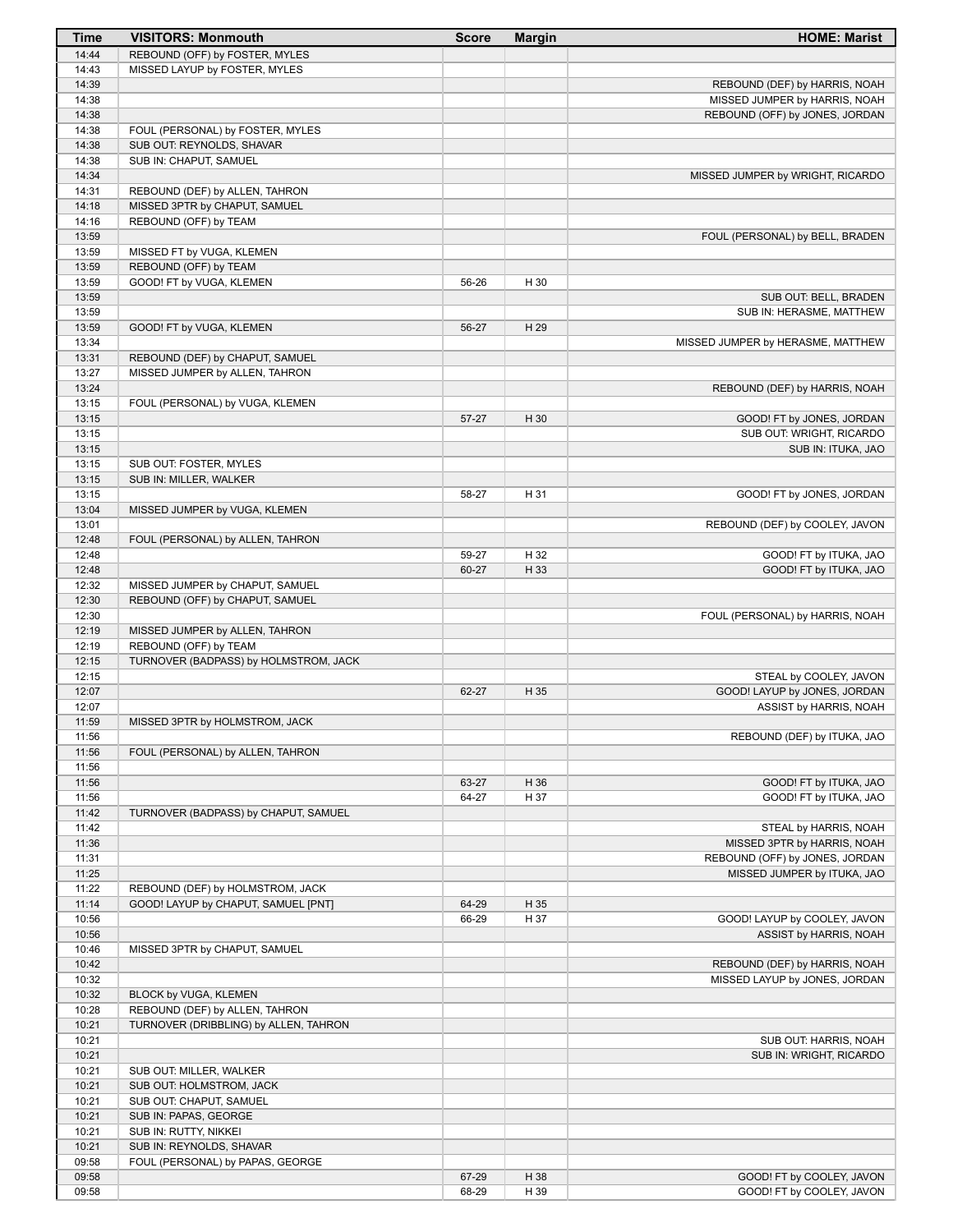| <b>Time</b> | <b>VISITORS: Monmouth</b>           | <b>Score</b> | <b>Margin</b> | <b>HOME: Marist</b>                 |
|-------------|-------------------------------------|--------------|---------------|-------------------------------------|
| 09:49       |                                     |              |               | FOUL (PERSONAL) by ITUKA, JAO       |
| 09:49       |                                     |              |               | SUB OUT: ITUKA, JAO                 |
| 09:49       |                                     |              |               | SUB IN: HARRIS, NOAH                |
| 09:49       | GOOD! FT by REYNOLDS, SHAVAR        | 68-30        | H 38          |                                     |
| 09:49       | GOOD! FT by REYNOLDS, SHAVAR        | 68-31        | H 37          |                                     |
| 09:35       |                                     |              |               | MISSED LAYUP by WRIGHT, RICARDO     |
| 09:32       |                                     |              |               | REBOUND (OFF) by WRIGHT, RICARDO    |
| 09:26       |                                     |              |               | MISSED 3PTR by HARRIS, NOAH         |
| 09:24       |                                     |              |               | REBOUND (OFF) by JONES, JORDAN      |
| 09:06       |                                     |              |               | MISSED 3PTR by HARRIS, NOAH         |
| 09:02       | REBOUND (DEF) by REYNOLDS, SHAVAR   |              |               |                                     |
| 08:58       | GOOD! 3PTR by PAPAS, GEORGE [FB]    | 68-34        | H 34          |                                     |
| 08:58       | ASSIST by REYNOLDS, SHAVAR          |              |               |                                     |
| 08:41       | FOUL (PERSONAL) by PAPAS, GEORGE    |              |               |                                     |
| 08:41       |                                     |              |               | SUB OUT: JONES, JORDAN              |
| 08:41       |                                     |              |               | SUB IN: ENOH, VICTOR                |
| 08:41       | SUB OUT: PAPAS, GEORGE              |              |               |                                     |
| 08:41       | SUB IN: MCCLARY, MARCUS             |              |               |                                     |
| 08:41       |                                     | 69-34        | H 35          | GOOD! FT by WRIGHT, RICARDO         |
| 08:40       |                                     |              |               | MISSED FT by WRIGHT, RICARDO        |
| 08:39       | REBOUND (DEF) by VUGA, KLEMEN       |              |               |                                     |
| 08:33       | GOOD! LAYUP by REYNOLDS, SHAVAR     | 69-36        | H 33          |                                     |
| 08:20       | FOUL (PERSONAL) by ALLEN, TAHRON    |              |               |                                     |
| 08:20       |                                     |              |               | MISSED FT by WRIGHT, RICARDO        |
| 08:20       |                                     |              |               | REBOUND (OFF) by TEAM               |
| 08:20       |                                     | 70-36        | H 34          | GOOD! FT by WRIGHT, RICARDO         |
| 08:09       |                                     |              |               | FOUL (PERSONAL) by HERASME, MATTHEW |
| 08:09       | MISSED FT by RUTTY, NIKKEI          |              |               |                                     |
| 08:09       |                                     |              |               | REBOUND (DEF) by TEAM               |
| 08:09       |                                     |              |               | SUB OUT: HERASME, MATTHEW           |
| 08:09       |                                     |              |               | SUB IN: ITUKA, JAO                  |
| 07:41       |                                     | 73-36        | H 37          | GOOD! 3PTR by COOLEY, JAVON         |
| 07:41       |                                     |              |               | ASSIST by ITUKA, JAO                |
| 07:33       | MISSED 3PTR by REYNOLDS, SHAVAR     |              |               |                                     |
| 07:30       |                                     |              |               | REBOUND (DEF) by HARRIS, NOAH       |
| 07:03       | FOUL (PERSONAL) by REYNOLDS, SHAVAR |              |               |                                     |
| 07:03       |                                     |              |               |                                     |
| 07:03       | SUB OUT: RUTTY, NIKKEI              |              |               |                                     |
| 07:03       | SUB OUT: REYNOLDS, SHAVAR           |              |               |                                     |
| 07:03       | SUB OUT: VUGA, KLEMEN               |              |               |                                     |
| 07:03       | SUB IN: FOSTER, MYLES               |              |               |                                     |
| 07:03       | SUB IN: RUTH, MYLES                 |              |               |                                     |
| 07:03       | SUB IN: CHAPUT, SAMUEL              |              |               |                                     |
| 07:03       |                                     | 74-36        | H 38          | GOOD! FT by WRIGHT, RICARDO         |
| 07:03       |                                     | 75-36        | H 39          | GOOD! FT by WRIGHT, RICARDO         |
| 06:51       |                                     |              |               | FOUL (PERSONAL) by ENOH, VICTOR     |
| 06:50       | MISSED FT by FOSTER, MYLES          |              |               |                                     |
| 06:47       | REBOUND (OFF) by MCCLARY, MARCUS    |              |               |                                     |
| 06:46       | MISSED LAYUP by MCCLARY, MARCUS     |              |               |                                     |
| 06:43       | REBOUND (OFF) by FOSTER, MYLES      |              |               |                                     |
| 06:42       | MISSED LAYUP by FOSTER, MYLES       |              |               |                                     |
| 06:41       |                                     |              |               | REBOUND (DEF) by ENOH, VICTOR       |
| 06:22       |                                     | 77-36        | H 41          | GOOD! LAYUP by ITUKA, JAO           |
| 06:03       | MISSED JUMPER by MCCLARY, MARCUS    |              |               |                                     |
| 06:02       | REBOUND (OFF) by TEAM               |              |               |                                     |
| 05:57       | GOOD! JUMPER by MCCLARY, MARCUS     | 77-38        | H 39          |                                     |
| 05:33       |                                     | 80-38        | H 42          | GOOD! 3PTR by ITUKA, JAO            |
| 05:33       |                                     |              |               | ASSIST by WRIGHT, RICARDO           |
| 05:09       | MISSED 3PTR by ALLEN, TAHRON        |              |               |                                     |
| 05:05       |                                     |              |               | REBOUND (DEF) by ITUKA, JAO         |
| 04:50       |                                     |              |               | MISSED LAYUP by ITUKA, JAO          |
| 04:47       |                                     |              |               | REBOUND (OFF) by TEAM               |
| 04:47       |                                     |              |               | SUB OUT: ITUKA, JAO                 |
| 04:47       |                                     |              |               | SUB OUT: COOLEY, JAVON              |
| 04:47       |                                     |              |               | SUB IN: SAINT-FURCY, TYLER          |
| 04:47       |                                     |              |               | SUB IN: CELE, SAMKELO               |
| 04:35       |                                     | 82-38        | H 44          | GOOD! LAYUP by ENOH, VICTOR         |
| 04:13       | MISSED JUMPER by FOSTER, MYLES      |              |               |                                     |
| 04:09       | FOUL (PERSONAL) by ALLEN, TAHRON    |              |               |                                     |
| 04:09       |                                     |              |               | SUB OUT: ENOH, VICTOR               |
| 04:09       |                                     |              |               | SUB IN: BELTON, ROLLIN              |
| 04:09       | SUB OUT: MCCLARY, MARCUS            |              |               |                                     |
| 04:09       | SUB OUT: ALLEN, TAHRON              |              |               |                                     |
| 04:09       | SUB IN: HOLMSTROM, JACK             |              |               |                                     |
| 04:09       | SUB IN: VUGA, KLEMEN                |              |               |                                     |
| 04:09       |                                     | 83-38        | H 45          | GOOD! FT by WRIGHT, RICARDO         |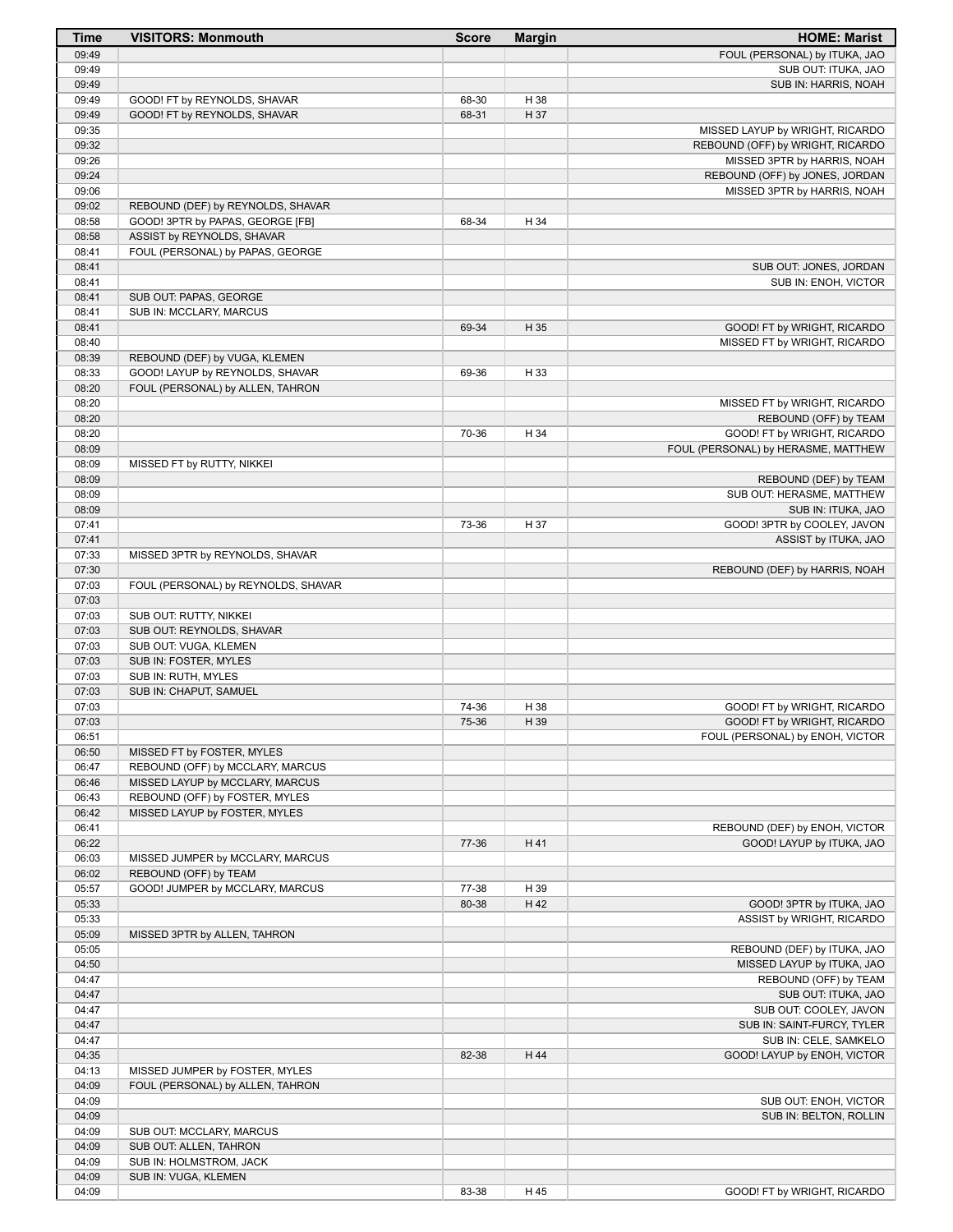| <b>Time</b> | <b>VISITORS: Monmouth</b>        | <b>Score</b> | <b>Margin</b> | <b>HOME: Marist</b>                      |
|-------------|----------------------------------|--------------|---------------|------------------------------------------|
| 04:09       |                                  | 84-38        | H 46          | GOOD! FT by WRIGHT, RICARDO              |
| 04:08       |                                  |              |               | REBOUND (DEF) by HARRIS, NOAH            |
| 03:54       |                                  |              |               |                                          |
| 03:54       |                                  |              |               | SUB OUT: CELE, SAMKELO                   |
| 03:54       |                                  |              |               | SUB IN: BELL, BRADEN                     |
| 03:49       | GOOD! 3PTR by RUTH, MYLES        | 84-41        | H 43          |                                          |
| 03:49       | ASSIST by FOSTER, MYLES          |              |               |                                          |
| 03:15       |                                  |              |               | TURNOVER (OUTOFBOUNDS) by BELTON, ROLLIN |
| 02:51       |                                  |              |               | FOUL (PERSONAL) by WRIGHT, RICARDO       |
| 02:51       | GOOD! FT by RUTH, MYLES          | 84-42        | H 42          |                                          |
| 02:51       |                                  |              |               | SUB OUT: WRIGHT, RICARDO                 |
| 02:51       |                                  |              |               | SUB IN: ECHOLS, TERRENCE                 |
| 02:51       | GOOD! FT by RUTH, MYLES          | 84-43        | H 41          |                                          |
| 02:49       |                                  |              |               | TURNOVER (BADPASS) by ECHOLS, TERRENCE   |
| 02:49       | STEAL by RUTH, MYLES             |              |               |                                          |
| 02:45       | GOOD! LAYUP by RUTH, MYLES       | 84-45        | H 39          |                                          |
| 02:23       |                                  |              |               | MISSED JUMPER by HARRIS, NOAH            |
| 02:19       |                                  |              |               | REBOUND (OFF) by SAINT-FURCY, TYLER      |
| 02:17       |                                  |              |               | MISSED 3PTR by BELL, BRADEN              |
| 02:14       | REBOUND (DEF) by HOLMSTROM, JACK |              |               |                                          |
| 02:06       | GOOD! LAYUP by RUTH, MYLES       | 84-47        | H 37          |                                          |
| 01:32       |                                  |              |               | MISSED 3PTR by ECHOLS, TERRENCE          |
| 01:29       | REBOUND (DEF) by FOSTER, MYLES   |              |               |                                          |
| 01:26       | TIMEOUT 30SEC                    |              |               |                                          |
| 01:26       |                                  |              |               | SUB OUT: BELL, BRADEN                    |
| 01:26       |                                  |              |               | SUB IN: BUTTICELLI, THOMAS               |
| 01:26       | SUB OUT: FOSTER, MYLES           |              |               |                                          |
| 01:26       | SUB OUT: CHAPUT, SAMUEL          |              |               |                                          |
| 01:26       | SUB IN: DELMORAL, MATEO          |              |               |                                          |
| 01:26       | SUB IN: SPENCE, JAKARI           |              |               |                                          |
| 01:16       | MISSED 3PTR by SPENCE, JAKARI    |              |               |                                          |
| 01:12       |                                  |              |               | REBOUND (DEF) by TEAM                    |
| 01:01       |                                  |              |               | TURNOVER (10SEC) by TEAM                 |
| 00:49       |                                  |              |               | FOUL (PERSONAL) by BELTON, ROLLIN        |
| 00:49       | MISSED FT by HOLMSTROM, JACK     |              |               |                                          |
| 00:49       | REBOUND (OFF) by TEAM            |              |               |                                          |
| 00:49       | GOOD! FT by HOLMSTROM, JACK      | 84-48        | H 36          |                                          |
| 00:23       |                                  |              |               | MISSED LAYUP by BELTON, ROLLIN           |
| 00:22       |                                  |              |               | REBOUND (OFF) by TEAM                    |
| 00:02       |                                  |              |               | TURNOVER (SHOTCLOCK) by TEAM             |

# **Monmouth 48, Marist 84**

| <b>Points (This Period)</b> | <b>MON</b>     | <b>MAR</b>     |
|-----------------------------|----------------|----------------|
| In the Paint                | 10             | 10             |
| Off Turns                   |                |                |
| 2nd Chance                  |                |                |
| <b>Fast Break</b>           |                |                |
| Bench                       | 17             |                |
| Per Poss                    | 0.839<br>12/31 | 1.188<br>18/32 |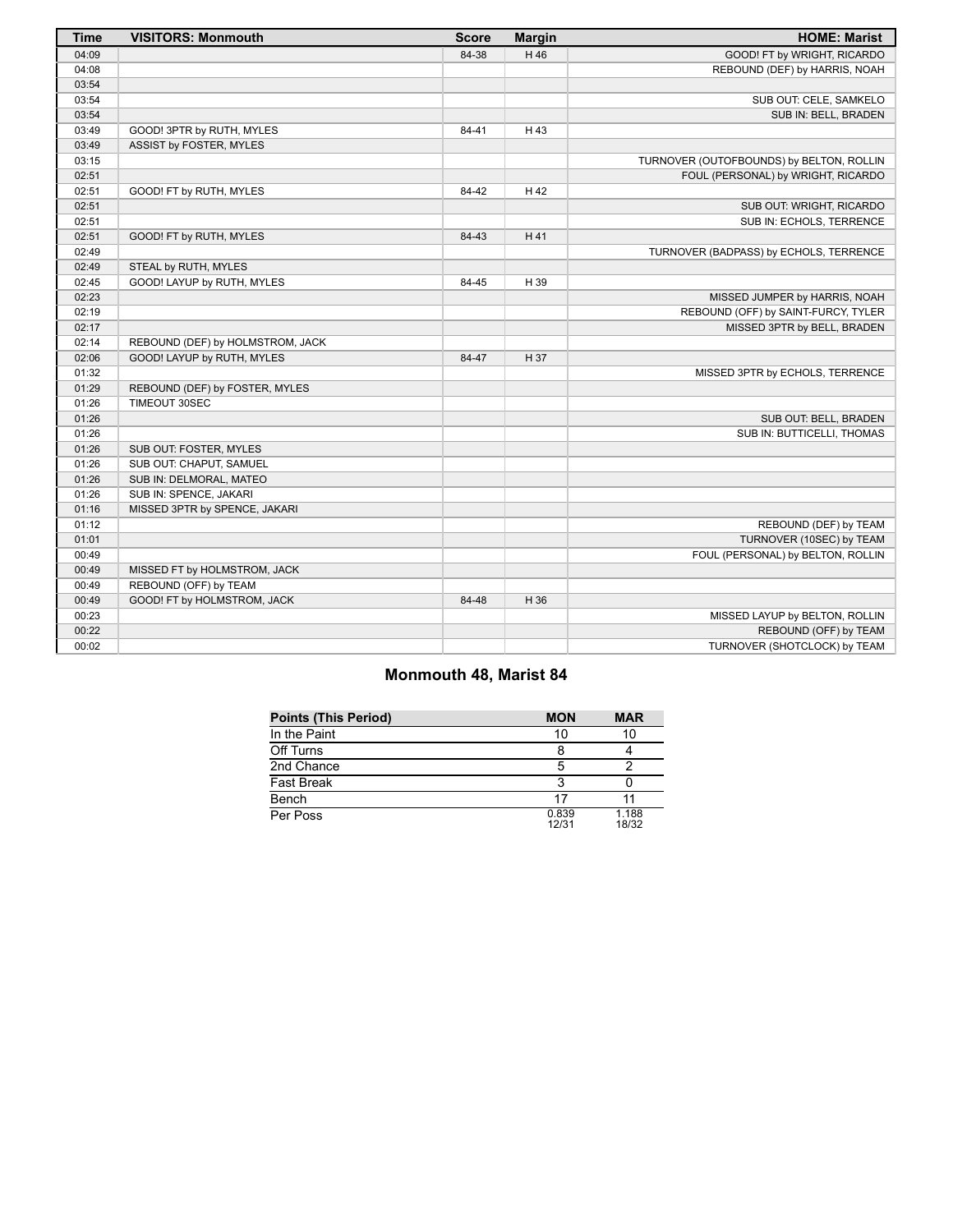#### **Official Scoring/Possession Reference Chart Monmouth vs Marist Period 1 January 16, 2022 at McCann Arena - Poughkeepsie**



#### **Period 1**

<mark>Starters:</mark><br>Monmouth: 4 MILLER,WALKER (F); 5 PAPAS,GEORGE (G); 13 MCCLARY,MARCUS (G); 21 RUTTY,NIKKEI (F); 33 REYNOLDS,SHAVAR (G);<br>Marist: 2 WRIGHT,RICARDO (G); 10 ITUKA,JAO (G); 11 ENOH,VICTOR (C); 13 HERASME,MATTHEW (G);

| <b>Time</b> | <b>VISITORS: Monmouth</b>            | <b>Score</b> | <b>Margin</b>  | <b>HOME: Marist</b>                   |
|-------------|--------------------------------------|--------------|----------------|---------------------------------------|
| 19:12       |                                      | $2-0$        | H <sub>2</sub> | GOOD! JUMPER by ITUKA, JAO [PNT]      |
| 18:32       |                                      | $5-0$        | H <sub>5</sub> | GOOD! 3PTR by ITUKA, JAO              |
| 18:12       | GOOD! JUMPER by MILLER, WALKER [PNT] | $5-2$        | $H_3$          |                                       |
| 17:31       |                                      | 8-2          | H <sub>6</sub> | GOOD! 3PTR by WRIGHT, RICARDO         |
| 16:54       | GOOD! JUMPER by MCCLARY, MARCUS      | $8 - 4$      | H4             |                                       |
| 16:08       |                                      | $10 - 4$     | H <sub>6</sub> | GOOD! JUMPER by WRIGHT, RICARDO [PNT] |
| 15:50       | GOOD! JUMPER by PAPAS, GEORGE        | $10-6$       | H4             |                                       |
| 15:12       |                                      | $13-6$       | H 7            | GOOD! 3PTR by WRIGHT, RICARDO         |
| 14:47       | GOOD! FT by RUTTY, NIKKEI            | $13 - 7$     | H <sub>6</sub> |                                       |
| 13:58       |                                      | $15 - 7$     | H <sub>8</sub> | GOOD! LAYUP by CELE, SAMKELO [FB]     |
| 11:39       |                                      | $18 - 7$     | H 11           | GOOD! 3PTR by COOLEY, JAVON           |
| 09:20       |                                      | $20 - 7$     | H 13           | GOOD! LAYUP by ITUKA, JAO [PNT]       |
| 07:47       | GOOD! JUMPER by MILLER, WALKER [PNT] | $20 - 9$     | H 11           |                                       |
| 07:47       | GOOD! FT by MILLER, WALKER           | $20-10$      | H 10           |                                       |
| 07:21       |                                      | $23-10$      | H 13           | GOOD! 3PTR by HARRIS, NOAH            |
| 06:55       |                                      | $25-10$      | H 15           | GOOD! JUMPER by WRIGHT, RICARDO       |
| 06:36       | GOOD! JUMPER by REYNOLDS, SHAVAR     | $25 - 12$    | H 13           |                                       |
| 05:30       | GOOD! FT by RUTTY, NIKKEI [FB]       | $25-13$      | H 12           |                                       |
| 05:30       | GOOD! FT by RUTTY, NIKKEI [FB]       | $25 - 14$    | H 11           |                                       |
| 05:03       | GOOD! LAYUP by RUTTY, NIKKEI [FB]    | $25 - 16$    | H 9            |                                       |
| 04:53       |                                      | 28-16        | H 12           | GOOD! 3PTR by WRIGHT, RICARDO         |
| 04:01       | GOOD! LAYUP by RUTH, MYLES           | 28-18        | H 10           |                                       |
| 03:39       |                                      | $30 - 18$    | H 12           | GOOD! JUMPER by CELE, SAMKELO [PNT]   |
| 03:25       | GOOD! JUMPER by REYNOLDS, SHAVAR     | 30-20        | H 10           |                                       |
| 03:10       |                                      | $31 - 20$    | H 11           | GOOD! FT by ITUKA, JAO                |
| 03:10       |                                      | 32-20        | H 12           | GOOD! FT by ITUKA, JAO                |
| 02:43       |                                      | 34-20        | H 14           | GOOD! LAYUP by CELE, SAMKELO [PNT]    |
| 02:15       |                                      | 37-20        | H 17           | GOOD! 3PTR by CELE, SAMKELO [FB]      |
| 01:53       |                                      | 39-20        | H 19           | GOOD! JUMPER by CELE, SAMKELO         |
| 01:43       | GOOD! FT by REYNOLDS, SHAVAR         | 39-21        | H 18           |                                       |
| 01:43       | GOOD! FT by REYNOLDS, SHAVAR         | 39-22        | H 17           |                                       |
| 01:22       |                                      | 42-22        | H 20           | GOOD! 3PTR by WRIGHT, RICARDO         |
| 00:44       |                                      | 44-22        | H 22           | GOOD! JUMPER by WRIGHT, RICARDO [PNT] |
| 00:00       |                                      | 46-22        | H 24           | GOOD! JUMPER by ITUKA, JAO            |

**Monmouth 22, Marist 46**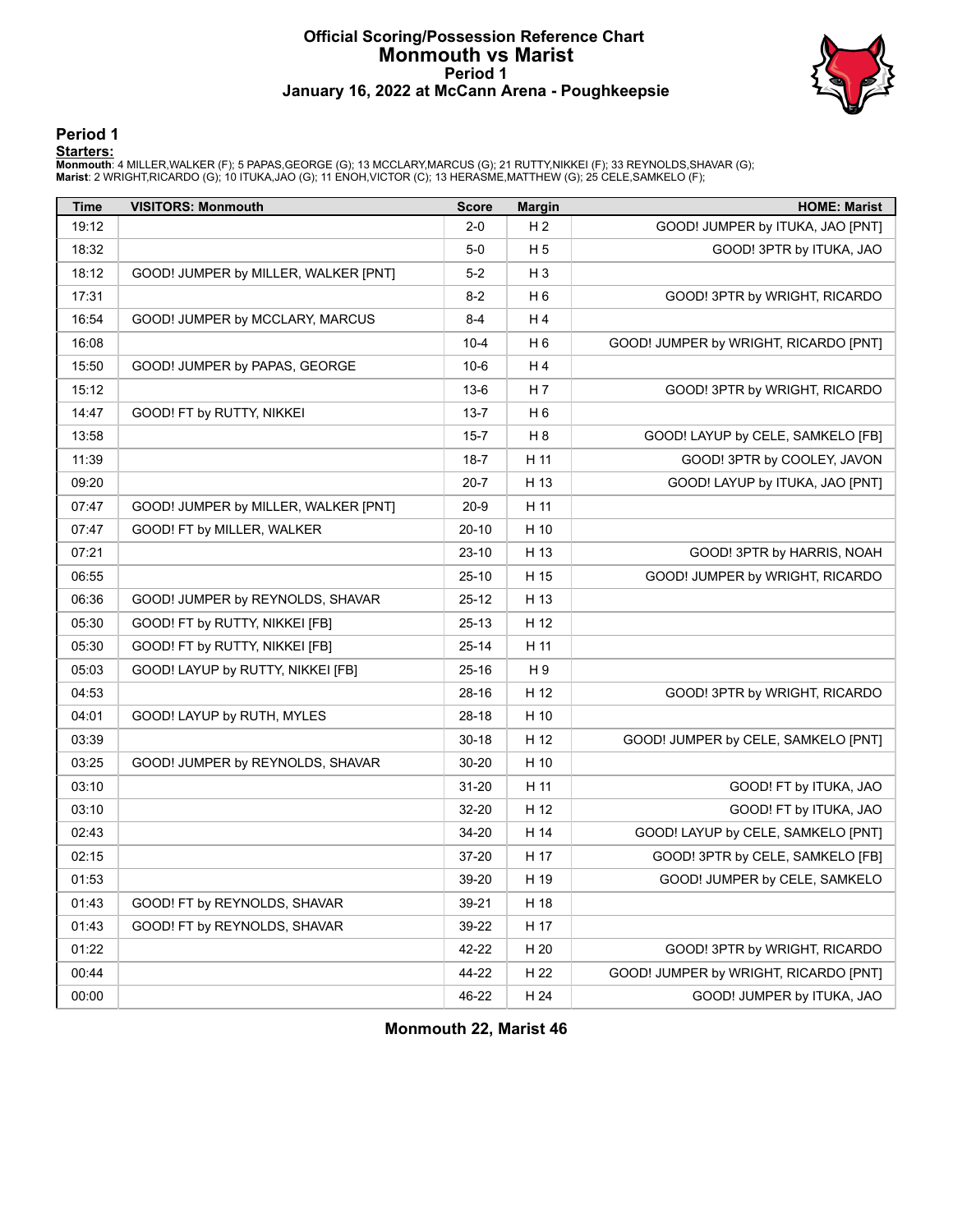#### **Official Scoring/Possession Reference Chart Monmouth vs Marist Period 2 January 16, 2022 at McCann Arena - Poughkeepsie**



#### **Period 2**

<mark>Starters:</mark><br>Monmouth: 4 MILLER,WALKER (F); 5 PAPAS,GEORGE (G); 13 MCCLARY,MARCUS (G); 21 RUTTY,NIKKEI (F); 33 REYNOLDS,SHAVAR (G);<br>Marist: 2 WRIGHT,RICARDO (G); 10 ITUKA,JAO (G); 11 ENOH,VICTOR (C); 13 HERASME,MATTHEW (G);

| <b>Time</b> | <b>VISITORS: Monmouth</b>           | <b>Score</b> | <b>Margin</b> | <b>HOME: Marist</b>                 |
|-------------|-------------------------------------|--------------|---------------|-------------------------------------|
| 19:51       |                                     | 48-22        | H 26          | GOOD! JUMPER by ITUKA, JAO          |
| 19:51       |                                     | 49-22        | H 27          | GOOD! FT by ITUKA, JAO              |
| 19:24       |                                     | 50-22        | H 28          | GOOD! FT by ITUKA, JAO              |
| 19:24       |                                     | 51-22        | H 29          | GOOD! FT by ITUKA, JAO              |
| 18:34       |                                     | 52-22        | H 30          | GOOD! FT by ITUKA, JAO              |
| 18:34       |                                     | 53-22        | H 31          | GOOD! FT by ITUKA, JAO              |
| 17:56       |                                     | 54-22        | H 32          | GOOD! FT by ITUKA, JAO              |
| 16:43       | GOOD! FT by VUGA, KLEMEN            | 54-23        | H 31          |                                     |
| 16:20       |                                     | 56-23        | H 33          | GOOD! JUMPER by CELE, SAMKELO [PNT] |
| 15:22       | GOOD! JUMPER by ALLEN, TAHRON [PNT] | 56-25        | H 31          |                                     |
| 13:59       | GOOD! FT by VUGA, KLEMEN            | 56-26        | H 30          |                                     |
| 13:59       | GOOD! FT by VUGA, KLEMEN            | 56-27        | H 29          |                                     |
| 13:15       |                                     | 57-27        | H 30          | GOOD! FT by JONES, JORDAN           |
| 13:15       |                                     | 58-27        | H 31          | GOOD! FT by JONES, JORDAN           |
| 12:48       |                                     | 59-27        | H 32          | GOOD! FT by ITUKA, JAO              |
| 12:48       |                                     | 60-27        | H 33          | GOOD! FT by ITUKA, JAO              |
| 12:07       |                                     | 62-27        | H 35          | GOOD! LAYUP by JONES, JORDAN        |
| 11:56       |                                     | 63-27        | H 36          | GOOD! FT by ITUKA, JAO              |
| 11:56       |                                     | 64-27        | H 37          | GOOD! FT by ITUKA, JAO              |
| 11:14       | GOOD! LAYUP by CHAPUT, SAMUEL [PNT] | 64-29        | H 35          |                                     |
| 10:56       |                                     | 66-29        | H 37          | GOOD! LAYUP by COOLEY, JAVON        |
| 09:58       |                                     | 67-29        | H 38          | GOOD! FT by COOLEY, JAVON           |
| 09:58       |                                     | 68-29        | H 39          | GOOD! FT by COOLEY, JAVON           |
| 09:49       | GOOD! FT by REYNOLDS, SHAVAR        | 68-30        | H 38          |                                     |
| 09:49       | GOOD! FT by REYNOLDS, SHAVAR        | 68-31        | H 37          |                                     |
| 08:58       | GOOD! 3PTR by PAPAS, GEORGE [FB]    | 68-34        | H 34          |                                     |
| 08:41       |                                     | 69-34        | H 35          | GOOD! FT by WRIGHT, RICARDO         |
| 08:33       | GOOD! LAYUP by REYNOLDS, SHAVAR     | 69-36        | H 33          |                                     |
| 08:20       |                                     | 70-36        | H 34          | GOOD! FT by WRIGHT, RICARDO         |
| 07:41       |                                     | 73-36        | H 37          | GOOD! 3PTR by COOLEY, JAVON         |
| 07:03       |                                     | 74-36        | H 38          | GOOD! FT by WRIGHT, RICARDO         |
| 07:03       |                                     | 75-36        | H 39          | GOOD! FT by WRIGHT, RICARDO         |
| 06:22       |                                     | 77-36        | H 41          | GOOD! LAYUP by ITUKA, JAO           |
| 05:57       | GOOD! JUMPER by MCCLARY, MARCUS     | 77-38        | H 39          |                                     |
| 05:33       |                                     | 80-38        | H 42          | GOOD! 3PTR by ITUKA, JAO            |
| 04:35       |                                     | 82-38        | H 44          | GOOD! LAYUP by ENOH, VICTOR         |
| 04:09       |                                     | 83-38        | H 45          | GOOD! FT by WRIGHT, RICARDO         |
| 04:09       |                                     | 84-38        | H 46          | GOOD! FT by WRIGHT, RICARDO         |
| 03:49       | GOOD! 3PTR by RUTH, MYLES           | 84-41        | H 43          |                                     |
| 02:51       | GOOD! FT by RUTH, MYLES             | 84-42        | H 42          |                                     |
| 02:51       | GOOD! FT by RUTH, MYLES             | 84-43        | H 41          |                                     |
| 02:45       | GOOD! LAYUP by RUTH, MYLES          | 84-45        | H 39          |                                     |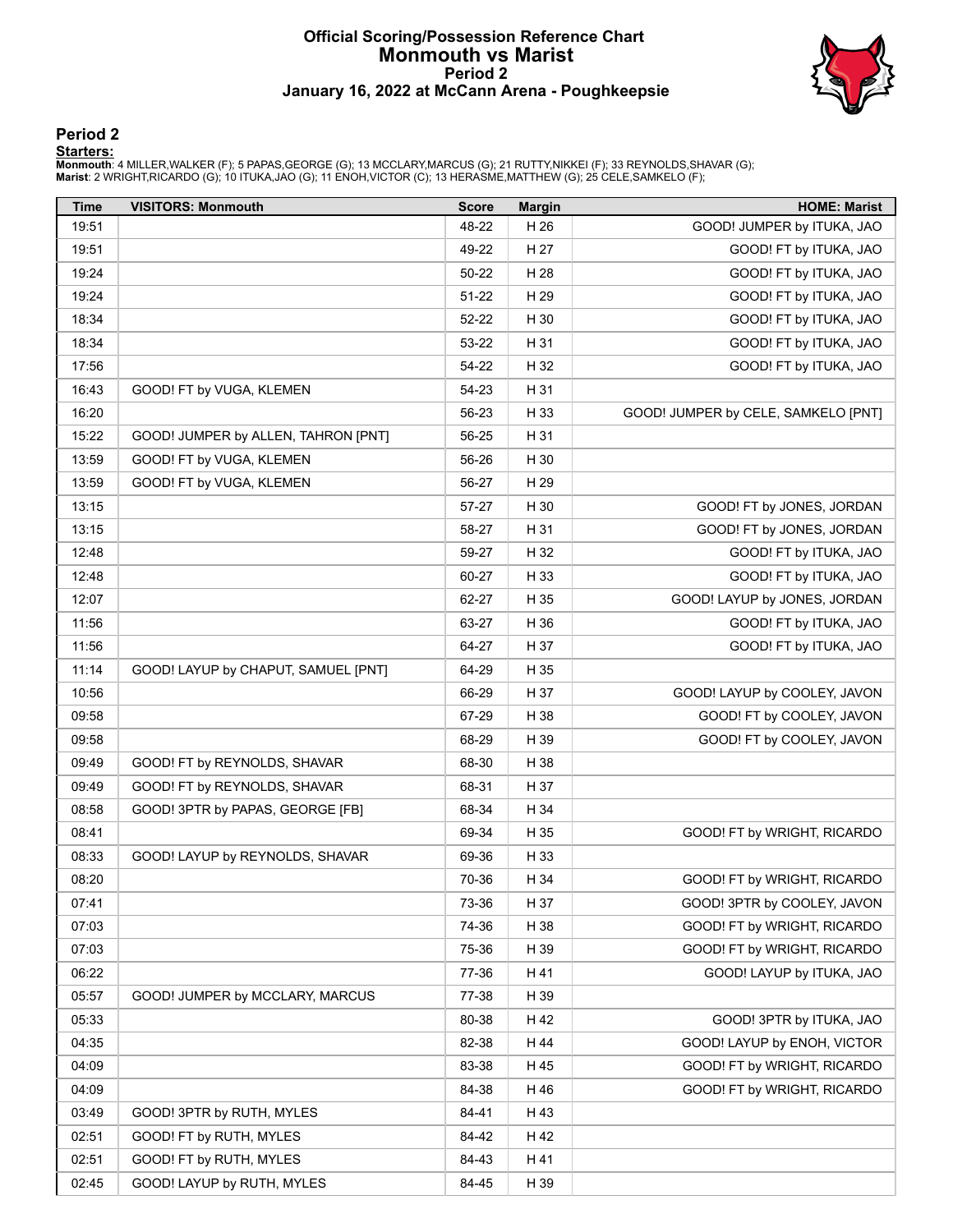| <b>Time</b> | <b>VISITORS: Monmouth</b>   | Score | Margin | <b>HOME: Marist</b> |
|-------------|-----------------------------|-------|--------|---------------------|
| 02:06       | GOOD! LAYUP by RUTH, MYLES  | 84-47 | H 37   |                     |
| 00:49       | GOOD! FT by HOLMSTROM, JACK | 84-48 | H 36   |                     |

**Monmouth 48, Marist 84**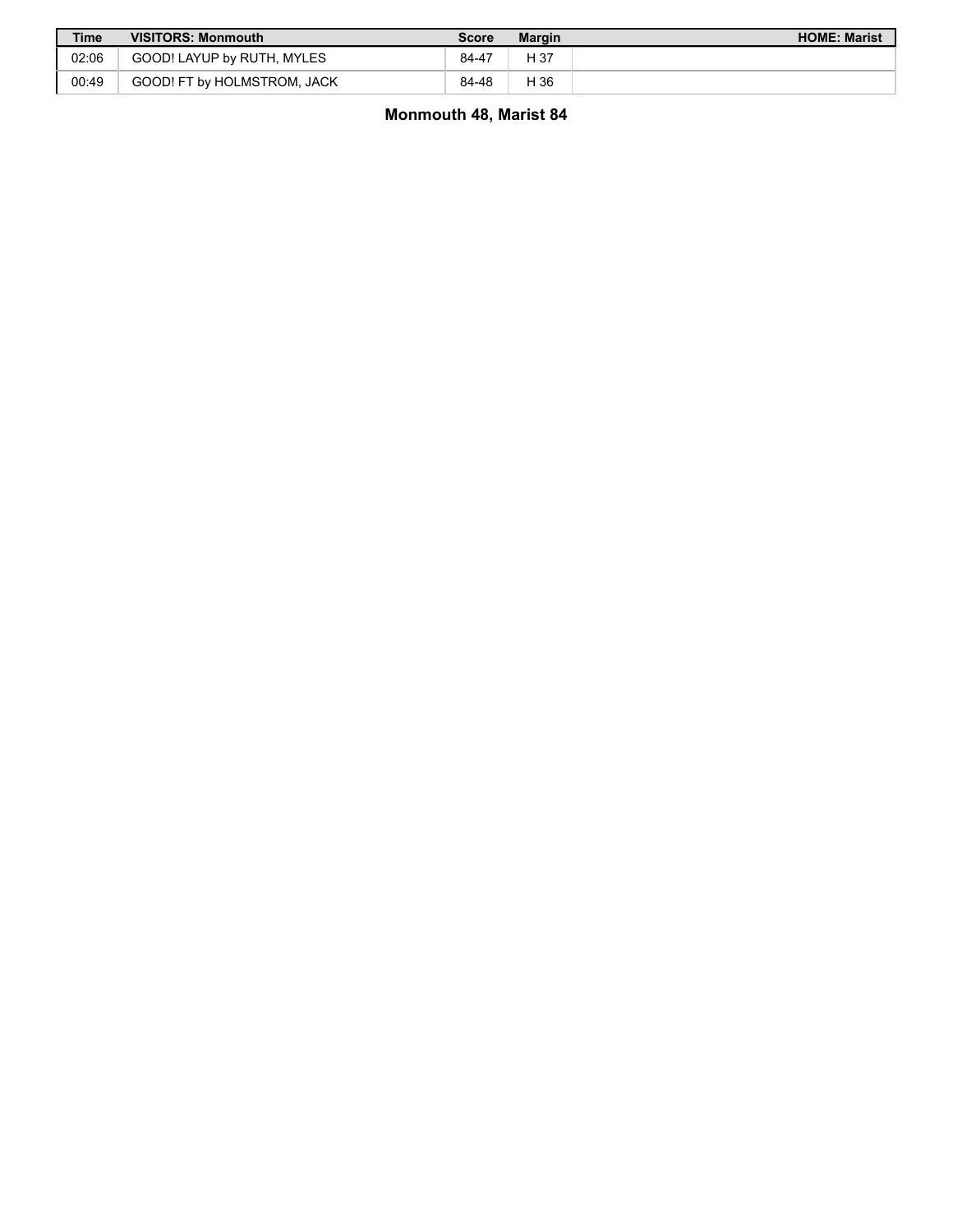# **Official Substitutions Log Monmouth vs Marist Period 1**



|  |  |  |  | January 16, 2022 at McCann Arena - Poughkeepsie |
|--|--|--|--|-------------------------------------------------|
|--|--|--|--|-------------------------------------------------|

| <b>VISITORS: Monmouth</b>    | Time  | <b>Score</b> | <b>HOME: Marist</b>         |
|------------------------------|-------|--------------|-----------------------------|
| 4 MILLER.WALKER              |       |              | 2 WRIGHT, RICARDO           |
| 5 PAPAS, GEORGE              |       |              | 10 ITUKA, JAO               |
| 13 MCCLARY, MARCUS           |       |              | 11 ENOH, VICTOR             |
| 21 RUTTY, NIKKEI             |       |              | 13 HERASME, MATTHEW         |
| 33 REYNOLDS, SHAVAR          |       |              | 25 CELE, SAMKELO            |
| SUB OUT: 4 MILLER, WALKER    | 17:41 | $2 - 5$      |                             |
| SUB IN: 0 FOSTER, MYLES      | 17:41 |              |                             |
|                              | 14:47 | $6 - 13$     | SUB OUT: ITUKA, JAO         |
|                              | 14:47 |              | SUB OUT: ENOH, VICTOR       |
|                              | 14:47 |              | SUB OUT: HERASME, MATTHEW   |
|                              | 14:47 |              | SUB IN: JONES, JORDAN       |
|                              | 14:47 |              | SUB IN: HARRIS, NOAH        |
|                              | 14:47 |              | SUB IN: COOLEY, JAVON       |
|                              | 13:36 | $7 - 15$     | SUB OUT: CELE, SAMKELO      |
|                              | 13:36 |              | SUB IN: BELL, BRADEN        |
| SUB OUT: 13 MCCLARY, MARCUS  | 13:36 |              |                             |
|                              |       |              |                             |
| SUB IN: 25 CHAPUT, SAMUEL    | 13:36 |              |                             |
|                              | 12:07 | $7 - 15$     | SUB OUT: WRIGHT, RICARDO    |
|                              | 12:07 |              | SUB IN: ITUKA, JAO          |
| SUB OUT: 5 PAPAS, GEORGE     | 12:07 |              |                             |
| SUB IN: 24 RUTH.MYLES        | 12:07 |              |                             |
| SUB OUT: 21 RUTTY, NIKKEI    | 11:03 | $7 - 18$     |                             |
| SUB IN: 4 MILLER, WALKER     | 11:03 |              |                             |
|                              | 09:58 | $7 - 18$     | SUB OUT: COOLEY, JAVON      |
|                              | 09:58 |              | SUB OUT: BELL, BRADEN       |
|                              | 09:58 |              | SUB IN: HERASME, MATTHEW    |
|                              | 09:58 |              | SUB IN: SAINT-FURCY, TYLER  |
| SUB OUT: 0 FOSTER, MYLES     | 09:58 |              |                             |
| SUB IN: 21 RUTTY, NIKKEI     | 09:58 |              |                             |
|                              | 09:31 | $7 - 18$     | SUB OUT: JONES, JORDAN      |
|                              | 09:31 |              | SUB IN: ENOH, VICTOR        |
| SUB OUT: 24 RUTH, MYLES      | 09:31 |              |                             |
| SUB IN: 5 PAPAS, GEORGE      | 09:31 |              |                             |
| SUB OUT: 33 REYNOLDS, SHAVAR | 08:14 | $7 - 20$     |                             |
| SUB IN: 13 MCCLARY, MARCUS   | 08:14 |              |                             |
|                              | 07:47 | $9 - 20$     | SUB OUT: ITUKA, JAO         |
|                              | 07:47 |              | SUB OUT: ENOH, VICTOR       |
|                              | 07:47 |              | SUB IN: WRIGHT, RICARDO     |
|                              | 07:47 |              | SUB IN: JONES, JORDAN       |
|                              | 07:12 | $10 - 23$    | SUB OUT: SAINT-FURCY, TYLER |
|                              | 07:12 |              | SUB IN: CELE, SAMKELO       |
| SUB OUT: 25 CHAPUT, SAMUEL   | 07:12 |              |                             |
| SUB IN: 33 REYNOLDS.SHAVAR   | 07:12 |              |                             |
| SUB OUT: 4 MILLER, WALKER    | 05:30 | 13-25        |                             |
| SUB IN: 20 ALLEN, TAHRON     | 05:30 |              |                             |
|                              | 04:17 | 16-28        | SUB OUT: HERASME, MATTHEW   |
|                              | 04:17 |              | SUB OUT: JONES, JORDAN      |
|                              | 04:17 |              | SUB OUT: HARRIS, NOAH       |
|                              | 04:17 |              | SUB IN: BELTON, ROLLIN      |
|                              |       |              |                             |
|                              | 04:17 |              | SUB IN: ITUKA, JAO          |
|                              | 04:17 |              | SUB IN: COOLEY, JAVON       |
| SUB OUT: 5 PAPAS, GEORGE     | 04:17 |              |                             |
| SUB IN: 24 RUTH, MYLES       | 04:17 |              |                             |
|                              | 02:05 | 20-37        | SUB OUT: COOLEY, JAVON      |
|                              | 02:05 |              | SUB IN: HERASME, MATTHEW    |
| SUB OUT: 24 RUTH, MYLES      | 02:05 |              |                             |
| SUB IN: 5 PAPAS.GEORGE       | 02:05 |              |                             |
|                              | 01:46 | 20-39        | SUB OUT: CELE, SAMKELO      |
|                              | 01:46 |              | SUB IN: BELL, BRADEN        |
|                              | 01:43 | 21-39        | SUB OUT: BELTON, ROLLIN     |
|                              | 01:43 |              | SUB IN: JONES, JORDAN       |

**Monmouth 22, Marist 46**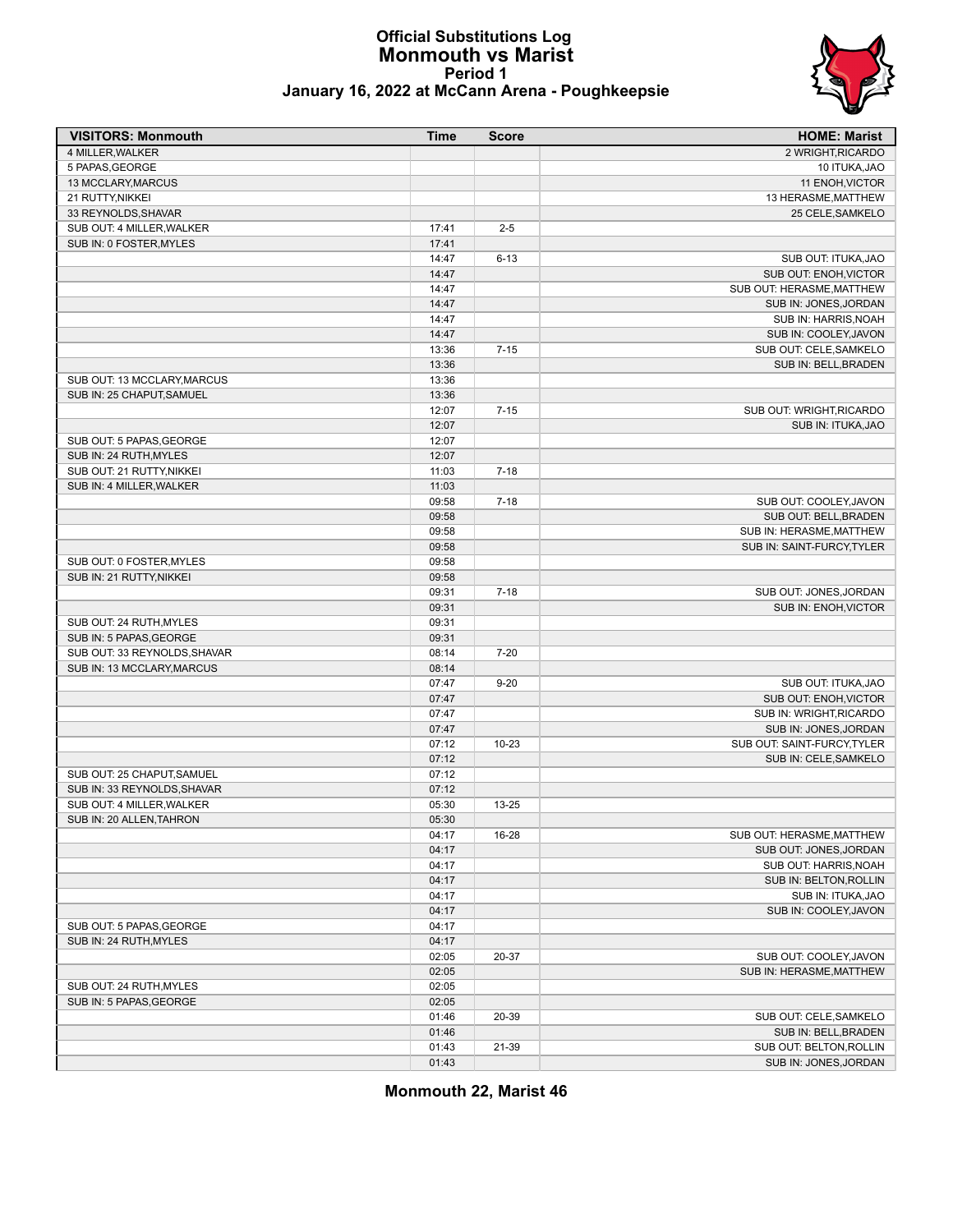

#### **Official Substitutions Log Monmouth vs Marist Period 2 January 16, 2022 at McCann Arena - Poughkeepsie**

| <b>VISITORS: Monmouth</b>                            | <b>Time</b>    | <b>Score</b>   | <b>HOME: Marist</b>        |
|------------------------------------------------------|----------------|----------------|----------------------------|
| 4 MILLER.WALKER                                      |                |                | 2 WRIGHT, RICARDO          |
| 5 PAPAS, GEORGE                                      |                |                | 10 ITUKA, JAO              |
| 13 MCCLARY, MARCUS                                   |                |                | 11 ENOH, VICTOR            |
| 21 RUTTY, NIKKEI                                     |                |                | 13 HERASME, MATTHEW        |
| 33 REYNOLDS, SHAVAR                                  |                |                | 25 CELE, SAMKELO           |
|                                                      | 20:00          | $\overline{a}$ | SUB OUT: JONES, JORDAN     |
|                                                      | 20:00          |                | SUB OUT: BELL, BRADEN      |
|                                                      | 20:00          |                | SUB IN: ENOH, VICTOR       |
|                                                      | 20:00          |                | SUB IN: CELE, SAMKELO      |
| SUB OUT: 20 ALLEN.TAHRON                             | 20:00          |                |                            |
| SUB IN: 4 MILLER, WALKER                             | 20:00          |                |                            |
| SUB OUT: 5 PAPAS, GEORGE                             | 17:33          | 22-54          |                            |
| SUB IN: 14 HOLMSTROM, JACK                           | 17:33          |                |                            |
| SUB OUT: 21 RUTTY, NIKKEI                            | 17:11          | 22-54          |                            |
| SUB IN: 35 VUGA, KLEMEN<br>SUB OUT: 4 MILLER, WALKER | 17:11<br>16:43 | 23-54          |                            |
| SUB OUT: 13 MCCLARY, MARCUS                          | 16:43          |                |                            |
| SUB IN: 0 FOSTER, MYLES                              | 16:43          |                |                            |
| SUB IN: 20 ALLEN, TAHRON                             | 16:43          |                |                            |
|                                                      | 15:59          | 23-56          | SUB OUT: ITUKA, JAO        |
|                                                      | 15:59          |                | SUB OUT: ENOH, VICTOR      |
|                                                      | 15:59          |                | SUB OUT: HERASME, MATTHEW  |
|                                                      | 15:59          |                | SUB IN: JONES, JORDAN      |
|                                                      | 15:59          |                | SUB IN: HARRIS, NOAH       |
|                                                      | 15:59          |                | SUB IN: COOLEY, JAVON      |
|                                                      | 15:05          | 25-56          | SUB OUT: CELE, SAMKELO     |
|                                                      | 15:05          |                | SUB IN: BELL, BRADEN       |
| SUB OUT: 33 REYNOLDS, SHAVAR                         | 14:38          | 25-56          |                            |
| SUB IN: 25 CHAPUT.SAMUEL                             | 14:38          |                |                            |
|                                                      | 13:59          | 26-56          | SUB OUT: BELL, BRADEN      |
|                                                      | 13:59          |                | SUB IN: HERASME, MATTHEW   |
|                                                      | 13:15          | 27-57          | SUB OUT: WRIGHT, RICARDO   |
|                                                      | 13:15          |                | SUB IN: ITUKA, JAO         |
| SUB OUT: 0 FOSTER, MYLES                             | 13:15          |                |                            |
| SUB IN: 4 MILLER, WALKER                             | 13:15          |                |                            |
|                                                      | 10:21          | 29-66          | SUB OUT: HARRIS NOAH       |
|                                                      | 10:21          |                | SUB IN: WRIGHT, RICARDO    |
| SUB OUT: 4 MILLER, WALKER                            | 10:21          |                |                            |
| SUB OUT: 14 HOLMSTROM.JACK                           | 10:21          |                |                            |
| SUB OUT: 25 CHAPUT.SAMUEL                            | 10:21          |                |                            |
| SUB IN: 5 PAPAS, GEORGE                              | 10:21          |                |                            |
| SUB IN: 21 RUTTY, NIKKEI                             | 10:21          |                |                            |
| SUB IN: 33 REYNOLDS, SHAVAR                          | 10:21          |                |                            |
|                                                      | 09:49          | 29-68          | SUB OUT: ITUKA.JAO         |
|                                                      | 09:49          |                | SUB IN: HARRIS, NOAH       |
|                                                      | 08:41          | 34-68          | SUB OUT: JONES, JORDAN     |
|                                                      | 08:41          |                | SUB IN: ENOH, VICTOR       |
| SUB OUT: 5 PAPAS, GEORGE                             | 08:41          |                |                            |
| SUB IN: 13 MCCLARY, MARCUS                           | 08:41          |                |                            |
|                                                      | 08:09          | 36-70          | SUB OUT: HERASME, MATTHEW  |
|                                                      | 08:09          |                | SUB IN: ITUKA, JAO         |
| SUB OUT: 21 RUTTY, NIKKEI                            | 07:03          | 36-73          |                            |
| SUB OUT: 33 REYNOLDS, SHAVAR                         | 07:03          |                |                            |
| SUB OUT: 35 VUGA.KLEMEN                              | 07:03          |                |                            |
| SUB IN: 0 FOSTER, MYLES                              | 07:03          |                |                            |
| SUB IN: 24 RUTH, MYLES                               | 07:03          |                |                            |
| SUB IN: 25 CHAPUT, SAMUEL                            | 07:03          |                |                            |
|                                                      | 04:47          | 38-80          | SUB OUT: ITUKA, JAO        |
|                                                      | 04:47          |                | SUB OUT: COOLEY, JAVON     |
|                                                      | 04:47          |                | SUB IN: SAINT-FURCY, TYLER |
|                                                      | 04:47          |                | SUB IN: CELE, SAMKELO      |
|                                                      | 04:09          | 38-82          | SUB OUT: ENOH, VICTOR      |
|                                                      | 04:09          |                | SUB IN: BELTON, ROLLIN     |
| SUB OUT: 13 MCCLARY, MARCUS                          | 04:09          |                |                            |
| SUB OUT: 20 ALLEN, TAHRON                            | 04:09          |                |                            |
| SUB IN: 14 HOLMSTROM, JACK                           | 04:09          |                |                            |
| SUB IN: 35 VUGA, KLEMEN                              | 04:09          |                |                            |
|                                                      | 03:54          | 38-84          | SUB OUT: CELE, SAMKELO     |
|                                                      | 03:54          |                | SUB IN: BELL, BRADEN       |